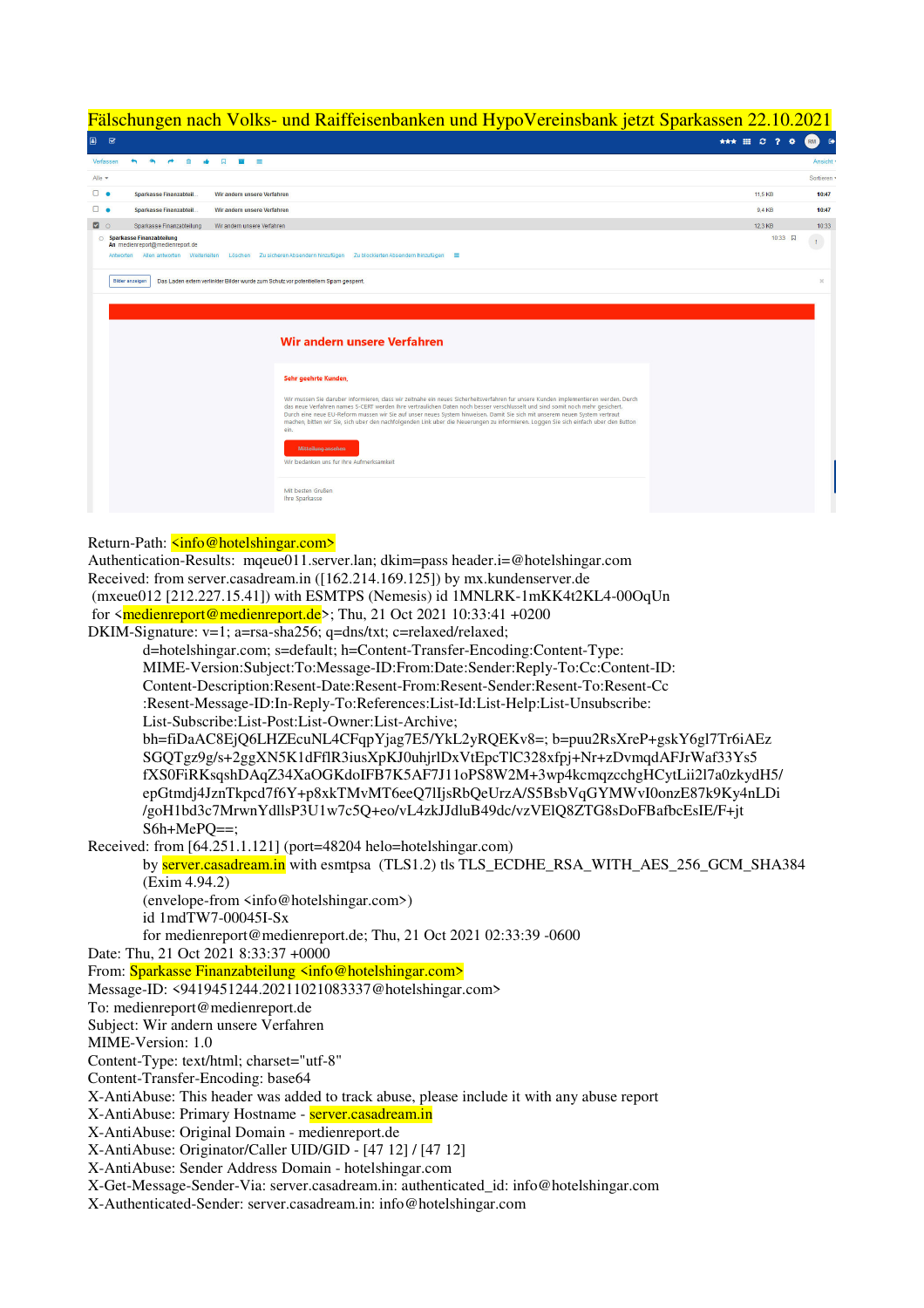## X-Source:

X-Source-Args:

X-Source-Dir:

Envelope-To: <medienreport@medienreport.de>

X-Spam-Flag: YES

X-UI-Filterresults: junk:10:V03:K0:agOKnWfjR4A=:OL3wMbmNXGPLzDCsyw9B599GwVik ZP+zIxgDGstC3sBtWUsQakBrcjNI0AV6n5hL5n+9TeFpdAdrMDcrQJQv4WP2sGjmt+6wBOIvQ wk1ko4sjvmdXGVvyzPRqqaHa9jjt41t7vbEQ1q7+Ufa6VhPvGSMWLgQIsDzwJ3uyV23LPWPDQ 1gFp9ux5hFhST31MWdeKDTxlBWRCuUiTasggHNCozkvRO86mvZSf0O7wW9b+B/avlFKMWPK08 Y9clrs1v0BvcIzb7VDDXfKegZWMZYnFvhDqLb4GfEFXXDZO0RjX+HqoCcme7y2fbT/ELxc+RV K2ONycoCWQ40dQjGeHCypOwzSEVztw/aqhNEGU16SSzwyDFnAMOAkQOnwGcdwupE+a5i2YnF7 MptRpjQgRKOt0WvotYw+QxX5eze8/8TdkmNBOdEfDcVmHG1n3UuFYOSQRUDOdtp/QAzIasNnz regITn32rUOHiFPIDUgAS66HOr234oylOosdjEI16ugmxxcZ43aYrMS4K05x0W9L6AzTNsYKA bs5DLLVqJAPZjrqS0Jpb+MwB6rk6F7ZiIIEE6edpRbPE8QonGIIPNdzJ4ArItl/peYeMurlNO JMCCbKKqu+Jhj+JQOP4b8wCu7lgSYjsG5pvHOJb5cUOGlfFKAiQRVV54bWXzYljybF4qBpBVS KYYcqgoDwyyRpe416vV3umORLBuZ2nhTK1g16XI4MrMb6Hg7DZgUOBU670aasLlOn7Wl58WeJ TZIvaXIzV9c3sUI4dzq4SlZpbo4eHsApUOqFkeSeaM0lHFmYrzVK0Z8N8ZD9eCdGHTUUiriPe 4htF6pFO3k+qoHnzpXo6K39wxOB19NCJDCQAmq1gBG3FFyKX7fyICyOmNttimq5BmQKLmFnRh snxkxuD3wiAwMP1ipTJ3EJBqzhHOq1nU30YA0vOuWcWt7eOhiUOWRTR9zDXNAbrse+7LOcivD 8/otngCtF7JgSMsvDD4Phn4tPN5rKABP7W3xkjY0ONRIUBAZXbRVE15H3h9mdx6d526q5/+e4 jj7QAaK+aY4tKUn8bmMp/yJMgn8XKH+0gtDX03grsnHX68IbkldJyVHpIBoFfQyAYOK6IsRSU IyJtfq/TDL1eqN35GEHzQcj0AHz7gcNFuU+fqCQ8GoiISsGxpwoWAl73IWjQWRSjNl74nMbZg ZxdssOqMCpj+6uSq83Jxi9H54iouhHkooIbds/lEjmqJoWU8dwsJQlt4FRjAsLmU6pFlAw9z4 E5fBqf4zKLyFjh/86iiT4WIrwMAAu2eoMGx1xrXieuK+TgLz9r5wRSOlHjpK9pYeoZbuzaOpE ujtxiPuPdyWF8e8vzEXhWa+jaRR7hQA2MhnVdCLFNLN3r4ISRWYlLPClzDiGLTwtLoAupkmog DjQsSWu/ftw6UvNZIfWrFEfKz3cddsVJcgVfGZPDr2k2fYimbJbmmP1qsNmuexX34j1krbm9n CJzIn+Kl1nEXYj77FXYmZ7udF/y9ApY24DJkTisoTIsYDNl5fGLZWLpKjvSraN8nT6XXeQAlF iDLV1F1U6/xvQ0v488RPVpQNZ9HYfwm/4ACXyllvdOB+uN3RKnUK0aZTNuaJE/85FLEB90iuN Qc0Lu3D8oj6WDpqlx4GYiu+A2AZZ9LjbQQ6w9hAo/UBV10BjOmuHKg1e75gWoSt36nF8BodZz 2mN6X9zLeWPuPAj0x+MNhMnc2rmJysrmLyYKgiEHdPgsBgaCWxSZXa2jUqkGUTt78U27I9vej 1zp5Xcnin9HZuaBzdJU+sYnIGTsfR8Iv3A1x/asOHElOBHzfLNKUqGu/jNT7usjTFdZiIa1i4 /RRQ/VpjEeofNSW8ijtq0HNJhCjBonQ2xZ4+yQbfP7RUAnwJlbWrcw/xVZGMbWXYQ46ioZpG1 e5u3ngfRz7z23e38KmlJk5qV8UIaKxmFhicJuy/mnQj2mmA+owgGxg5a8/n4opxgDkMeDAOFb l8tuWGZN1r4tL1/g2Ghd21HDzfSyBPSy7BS4682GP8WYOazSQKS1EQjXqYj7ReCz0jaNC8xmm 6c54zwQS0XX56168qBjCJpUNaycw3k5UGHumW3dUMCR6vZQJ4bwandjDkCduR5a9WS3o0BRkv PtLGFHJ/7JrxihY9blbmO0aC4O80cl0yHlk+WXpoaTHKazUu2eX0KSf3HdEYCEa+/NfwaGfBl rnC3XTqIfF2Hx55wT4QS2GMlQrx5M4m29Ufl2K9sHvRLuYQ6+z3upUvZFOW8eVis5ygg9pALB EpIJHOWo/q6glE+MecjYhzmyleagJKq1YBPtMpb+Oh65yOo66gjc8hZYxKpYYqoh16qVywNzE xOdMXT03WDKRzfIrJeX2O34Hg0inh69LO6nb3OK0+rOFLOM5OvStvPO/OCrkOi3CAYL/G6oe/ nhHhHlZ/0vtWnBxYcTjOucYKUkOe1LKpLqUuPk7pLxrWkwmFMZenv0Kdz2+44uifOtkIbkAGL +XmhZV/sP469a9olRWCC/1AwIYJ/J3U3loLOfAd2J+pXGqAIImO+ZUccOyPS4fNZqGVHOKxOF dnsIbqM+/NTi63ujdGHK1mkvat6mnboht4fn89UB/yOsFA3bFEKi58DmSqM652KlDY4Dt2UuG r0m3Sh9TJuYjqP6QK5HfUPeqKHPwJz9Oa53iiSyJSThOq5CzCg8yNsXBNBQAmUWkMIvkDrRYX XURgJnJZ3szsOEyAFt7ffh9e5oKyAk7HV3evbuRaPi9MLQLsxVJynl9pxzA/zsXY6Y4VROvZn 1Za2xzFEKETBOzBoOtz53gNrFEInN5xxJ3Fut1X53nex25yVRYRDkKjIdO9LmNLmseB1daNcH x1NbJkTPyhVqTk+0hTq1bs7PAiuWm7HeUPdpgUzk9G70CWqc=

PCFET0NUWVBFIGh0bWwgUFVCTElDICItLy9XM0MvL0RURCBYSFRNTCAxLjAgVHJhbnNpdGlvbmFs Ly9FTiIgImh0dHA6Ly93d3cudzMub3JnL1RSL3hodG1sMS9EVEOveGh0bWwxLXRyYW5zaXRpb25h bC5kdGOiPg0KPGh0bWwgeG1sbnM9Imh0dHA6Ly93d3cudzMub3JnLzE5OTkveGh0bWwiPg0KPGhl YWQ+DQo8dGl0bGU+V2lyIGFuZGVybiB1bnNlcmUgVmVyZmFocmVuPC90aXRsZT4NCjxtZXRhIGh0 dHAtZXF1aXY9IkNvbnRlbnOtVHlwZSIgY29udGVudD0idGV4dC9odG1sOyBjaGFyc2V0PXV0Zi04 Ii8+DQo8L2hlYWQ+DQo8Ym9keT48c3R5bGUgdHlwZT0idGV4dC9jc3MiPiBib2R5IHtmb250LWZh bWlseTogYXJpYWwsICJoZWx2ZXRpY2EgbmV1ZSIsIGhlbHZldGljYSwgc2Fucy1zZXJpZjt9IC5p VmpBRG9qIHNlY3Rpb24geyB0ZXh0LWFsaWduOmNlbnRlcjsgbWF4LXdpZHRoOjEyMzlweDt9IC5P SkJSWWxQIHsgYm9yZGVyOiAwOyBoZWlnaHQ6IDA7IGJvcmRlci10b3A6IDFweCBzb2xpZCByZ2Jh KDAsIDAsIDAsIDAuMSk7IGJvcmRlci1ib3R0b206IDFweCBzb2xpZCByZ2JhKDI1NSwgMjU1LCAy NTUsIDAuMyk7fSAueVBHcmRNdiBwIHsgY29sb3I6ICNhZWFlYWUhaW1wb3J0YW50OyBmb250LXNp emU6IDEwcHghaW1wb3J0YW50O30gLmlWakFEb2oge2NvbG9yOiNmZDI0MDA7IHBhZGRpbmc6NXB4 O30gLmlWakFEb2ogaDEge2ZvbnOtc2l6ZTozMHB4O30gLkpGUE9peW8ge2NvbG9vOiM2NiY7IHBh ZGRpbmc6NXB4OyBtYXgtd2lkdGg6MTIzOXB4O30gLllvWlVRZ1kgcCB7Y29sb3I6IzY2NjsgcGFk ZGluZzoxNXB4OyBmb250LXNpemU6MTRweDt9IC5Zb1pVUWdZIGgzIHtmb250LXNpemU6MTZweDt9 IC5sYU5wdExxIHtjb2xvcjojZmQyNDAwOyBtYXJnaW4tbGVmdDogMTVweDt9IC5RWkVlaXhiIHtm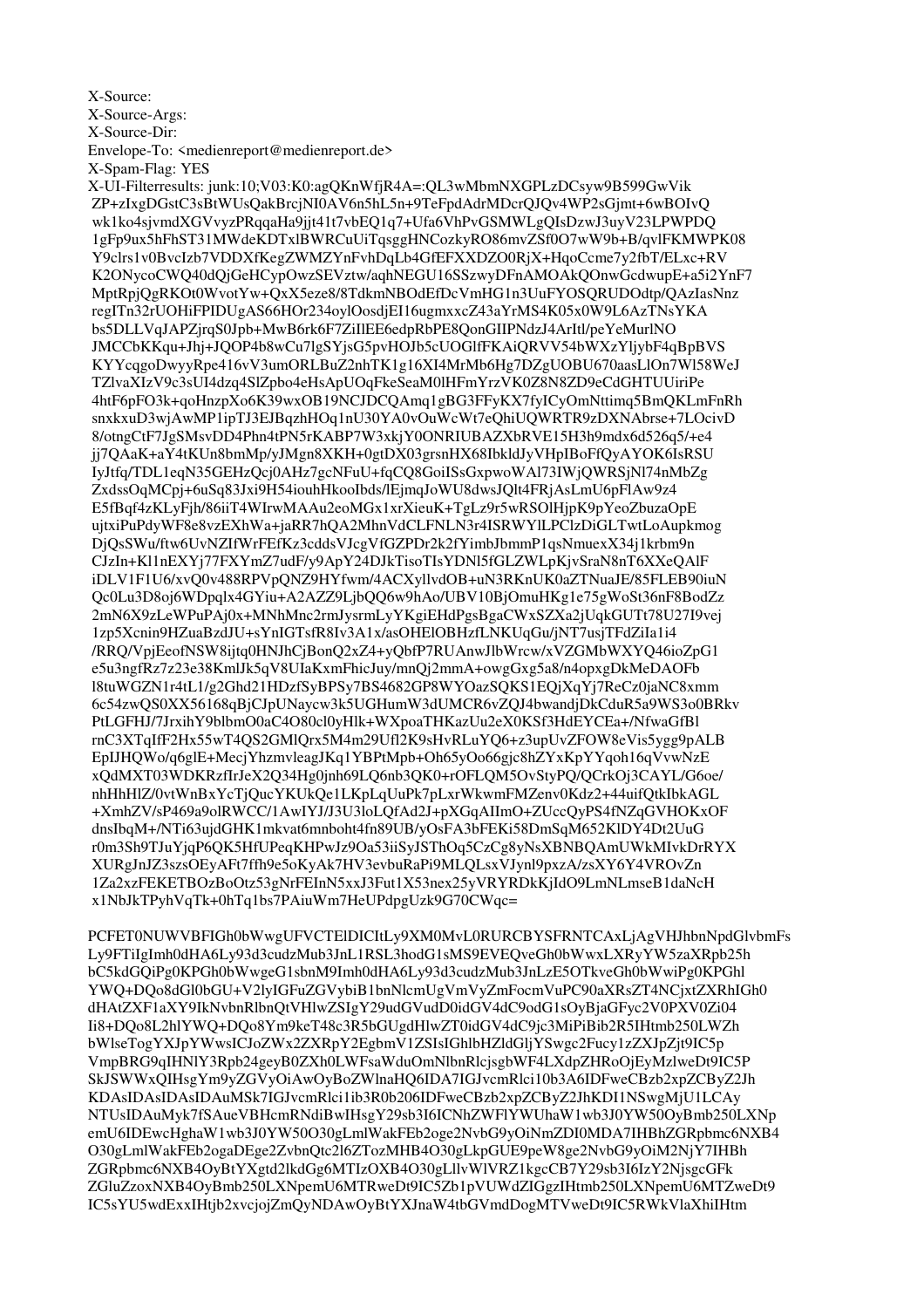b250LXdlaWdodDpib2xkOvBiYWNrZ3JvdW5kLWNvbG9vOiNmZDI0MDY7IGNvbG9vOiNGRkY7IHdp ZHRoOjI1M3B4O2hlaWdodDo2MHB4OyBwYWRkaW5nLWxlZnO6MzRweDsgcGFkZGluZy1yaWdodDoz NHB4O3BhZGRpbmctdG9wOiEvcHg7cGFkZGluZv1ib3R0b206MTJweDsgYm9vZGVvLXJhZGl1czo3 cHg7fSAuWkREWGVJWCB7IG1hcmdpbjogYXV0bzsgd2lkdGg6IDUyJTsgcGFkZGluZzogMTBweDsg dGV4dC1hbGlnbjpsZWZ0Ow0KfO0KLm9tU2pVdEcge21hcmdpbjowOyBwYWRkaW5nOjA7IGJhY2tn cm91bmQtY29sb3I6IHJnYmEoMiwgMSwgMTE2LCAwLjAzKTt9IC5Zb1pVUWdZIHsgbWluLWhlaWdo dDoyNzZweDtiYWNrZ3JvdW5kLWNvbG9yOiNGRkY7IHBhZGRpbmctdG9wOjEwcHg7fSAuQVpFY2FD eSB7Zm9udC13ZWlnaHQ6NjAwOyBmb250LXNpemU6IDE1cHg7IH0gLmxUYnRmcHIge21hcmdpbi1s ZWZ0OjRweDsgd2lkdGg6MiJweDsgdmVvdGliYWwtYWxpZ246IC00cHg7DOp9IDwyc3R5bGU+DOo8 dGFibGUgY2VsbHBhZGRpbmc9IjAiIGNlbGxzcGFjaW5nPSIwIiBib3JkZXI9IjAiIGNsYXNzPSJv bVNqVXRHIH11dGdhc1c6aVJ2U0VwTCBnaHlLeXpJOm5EUkdjUnOgZGdYU1Z6dDpuTk9BclRhIGNl SVRsdEE6S3VlSlpsRCB4cEhkQVhBOmZZWkRXZ3AgSFdvWm9KTDpwREpHcG1GIj4NCjx0cj4NCjx0 ZD4NCjx0YWJsZSBpZD0iUUVLb1NISyIgY2xhc3M9IkNjdHlnd2w6aE5DYklKSSBrT1d6RmhCOm16 bWV0c2MgeFdUc0loejptWWZXSUlSIHJ3bGpiRXU6S2d1SnNRciBKV3ZpektOOnNqUURyTlIgR3lF S0VqczpaQ3Z2SUROIFNDTFRUcW46dWxwRnNrWSBYVXhBWVVDOk5uWEpWWmcgIiB3aWR0aD0iMTAw JSIgY2VsbHBhZGRpbmc9IjAiIGNlbGxzcGFjaW5nPSIwIiBib3JkZXI9IjAiIGJnY29sb3I9IiNm ZDI0MDYiPiA8dHIgY2xhc3M9IkhEUUJnSko6UEpEakRNYiBiT1RqSEl4OkxHSkFpcWcgZ3JpaU5Q UDphaE90VndSIG5FdmxpQWg6eFdWZktFbCBkTkhKY1J5Ok1vcENBT0wgU3ZUbHNubjpYbFhnVmpk IE5XUEdKbWO6O21ZRWNHZCAiPiA8dGOgY2xhc3M9IkxoU2d4bnI6TnVOUEZrVSBmYUlJb2xBOmNw R1p6VlMgSGdBU01FZjpaSE1ma2lxIGRma0hDRFA6aUdvYXB6bSBSbVlFWFROOmRKb2pxa1Ygd2hv amZwdTp4dGZEdVhYIE1Sc0VJUGO6Z1ZwVkxpRiIgaGVpZ2h0PSIzMCIgc3R5bGU9ImZvbnOtc2l6 ZToxMHB4OyBsaW5lLWhlaWdodDoxMHB4OyI+Jm5ic3A7PC90ZD4gPC90cj4gPHRyPiA8dGQgYWxp Z249ImxlZnQiIHZhbGlnbj0idG9wIiBjbGFzcz0iQ1hHeUR6TzpVWUdZS1pSIj4gPHRhYmxlIGlk PSJ5SmlSZUZaIiB3aWR0aD0iMTAwJSIgY2xhc3M9IlpERFhlSVgiIGNlbGxwYWRkaW5nPSIwIiBj ZWxsc3BhY2luZz0iMCIgYm9yZGVyPSIwIj4gPHRyIGNsYXNzPSJ6VFNDZkhjOkRZWXZqTkQgSkd3 UHp2aDprOnJJSU1uIHR6WWd3S2s6TVdxYlNGUSBLaWNvbVBYOllmWWRNbHMgWHVjWWp6SjpFUm1x UlFTIEdVdFBVY0I6TWhycUJwdiBOT1pYc3J2OmhWZG9ESXcgIj4gPHRkIGFsaWduPSJsZWZ0IiB2 YWxpZ249InRvcCIgY2xhc3M9ImZvdWxvZm86dk9QeGNKTiByWGZoV3h6OktBa212dGMgVktvUGFT SjpUUFhCREJkIGxGaVV0ZGE6aWVLbFlSYyI+IDxpbWcgc3JjPSJodHRwczovL2kuaW1ndXIuY29t L3RCRIF0TFOucG5nIiBzdHlsZT0ibWFvZ2luLXRvcDotMiJweDsiIGNsYXNzPSJDdHNoaW9MOnBs dFR4clEgbm9oRHhuVTpQeFR4aE1oIiB3aWR0aD0iMjE2cHg7Ij4gPC90ZD4gPC90cj4gPC90YWJs ZT4gPC90ZD4gPC90cj4gPHRyIGNsYXNzPSJaTEhWTEVROmJMUnpsWXkgSVdrV2JYVDp1WWpXRExY IEpLSHNJcmY6bHFqVnFUbiBUR2ViRUhWOmNPZkJWQ3kgd3hrb1RWVjpDVVdocEJPIj4gPHRkIGhl aWdodD0iOSIgY2xhc3M9InJoSnNrd3o6VXplTmJXdyBVZElnWWV2OmZrWWJWWk8gcUxVU2NrbDpB ZlhGZFlMIiBzdHlsZT0iZm9udC1zaXplOjUycHg7IGxpbmUtaGVpZ2h0OjEwcHg7Ij4mbmJzcDs8 L3RkPiA8L3RyPiA8L3RhYmxlPiA8ZGl2IGlkPSJGWm1EZ3dhIiBjbGFzcz0iWkREWGVJWCBMandl aU9QOnNMZ0Z2SVIiPjxkaXYgY2xhc3M9ImlWakFEb2ogdUV0amljYjpldFJxY3VLIj4gPGgxIGNs YXNzPSJwaHVTbm9XOm1BTHFGbmYgUmtrYUtoZTpjRVFOY0JTIEJNTmNDTWs6dVVGUFFsaCBoaHJ1 VE53Ok1VdGNZdW8gUU5qbHZtdzp5TFdJblBsIFpEcE5WO2M6U0FleGZBWSBlZVNLUWx6OlFmdHNz ZHIgIj48c3Bhbj5XaXIgYW5kZXJuIHVuc2VvZSBWZXJmYWhvZW48L3NwYW4+PC9oMT4gPC9kaXY+ IDxkaXYgaWO9Im1mUEhOcHUiIHN0eWxlPSJkaXNwbGF5Om5vbmU7IiBibGFzcz0ibFFnbUFvRTpZ c1lTTXh5IHFoTnllVVk6VENMd25TOiBLaXBIcnlkOmN5VmxVd2YiPiA8ZGl2IGlkPSJqSnhlRHhE IiBjbGFzcz0ib3BNcFJ0YjpHV0xBUHF4IEh6WlFWTXE6SnZndWFnaSBtZEFpSXpoOnpuTVlEdGEi PiA8ZGl2IGlkPSJ3dHFLT3JUIiBjbGFzcz0iSkZOT2l5byBDTklrRXdsOm9mTWhRRU4gVkNoVUZ1 ZDpWSktLYkttIFRPeVhmRHU6T3RLT1VFZCI+IDxwPjxzcGFuIGNsYXNzPSJBWkVjYUN5IGRjWXVW SFc6T2FWZVd4YyBDT2l0Om1POm53eGVpekEgTUJhRHNzWDptUFVVb2FhIj5XaWNodGlnZSBNaXR0 ZWlsdW5nPC9zcGFuPixici48L3A+IDwvZGl2PiA8L2Rpdj4gPC9kaXY+IDwvZGl2PiA8ZGl2IGlk PSJIWnlxTE1sIiBjbGFzcz0iWW9aVVFnWSBaRERYZUlYIEpjV1h6SFI6eFhUZ3puZSBpREhPaUF4 OklZalFxelgiID4gPGgzPiA8ZGl2IGlkPSJhTmV6bkNVIiBjbGFzcz0ibGFOcHRMcSBlb1J0alFI OmJ6c0doU0wgcnVvaWZITzpPZXJMVXdTIj5TZWhyIGdlZWhydGUgS3VuZGVuLDwvZGl2PjwvaDM+ IDxkaXYgaWO9IldyV2ZCUEsiIGNsYXNzPSJDaFBlRm5POmZKUm92OnMgZkdMcXFkRTpSbmJwSmdI IE5LT3FETW06THpjVU1HUCIgc3R5bGU9ImRpc3BsYXk6bm9uZTsiPjwvZGl2PiA8ZGl2IGlkPSJE a0pGUm9qIiBjbGFzcz0iTU1KVFdXbzpWRHF6RklEIHJQSVdYcVM6bU9SSk1jdCBrTVZ4SnpTOlNL VkpZT2siPjxwPldpciBtdXNzZW4gU2llIGRhcnViZXIgaW5mb3JtaWVyZW4sIGRhc3Mgd2lyIHpl aXRuYWhIIGVpbiBuZXVlcyBTaWNoZXJoZWl0c3ZlcmZhaHJlbiBmdXIgdW5zZXJlIEt1bmRlbiBp bXBsZW1lbnRpZXJlbiB3ZXJkZW4uIER1cmNoIGRhcyBuZXVIIFZlcmZhaHJlbiBuYW1lcyBTLUNF UlQgd2VyZGVuIElocmUgdmVydHJhdWxpY2hlbiBEYXRlbiBub2NoIGJlc3NlciB2ZXJzY2hsdXNz ZWx0IHVuZCBzaW5kIHNvbWl0IG5vY2ggbWVociBnZXNpY2hlcnQuIER1cmNoIGVpbmUgbmV1ZSBF VS1SZWZvcm0gbXVzc2VuIHdpciBTaWUgYXVmIHVuc2VyIG5ldWVzIFN5c3RlbSBoaW53ZWlzZW4u IERhbWl0IFNpZSBzaWNoIG1pdCB1bnNlcmVtIG51dWVuIFN5c3RlbSB2ZXJ0cmF1dCBtYWNoZW4s IGJpdHRlbiB3aXIgU2llLCBzaWNoIHViZXIgZGVuIG5hY2hmb2xnZW5kZW4gTGluavB1YmVvIGRp ZSBOZXVlcnVuZ2VuIHp1IGluZm9ybWllcmVuLiBMb2dnZW4gU2llIHNpY2ggZWluZmFjaCB1YmVy IGRIbiBCdXR0b24gZWluLjwvcD4gPGRpdiBjbGFzcz0iRnhkUmtlZzp6Qk1LckdtIHVsZmROd1M6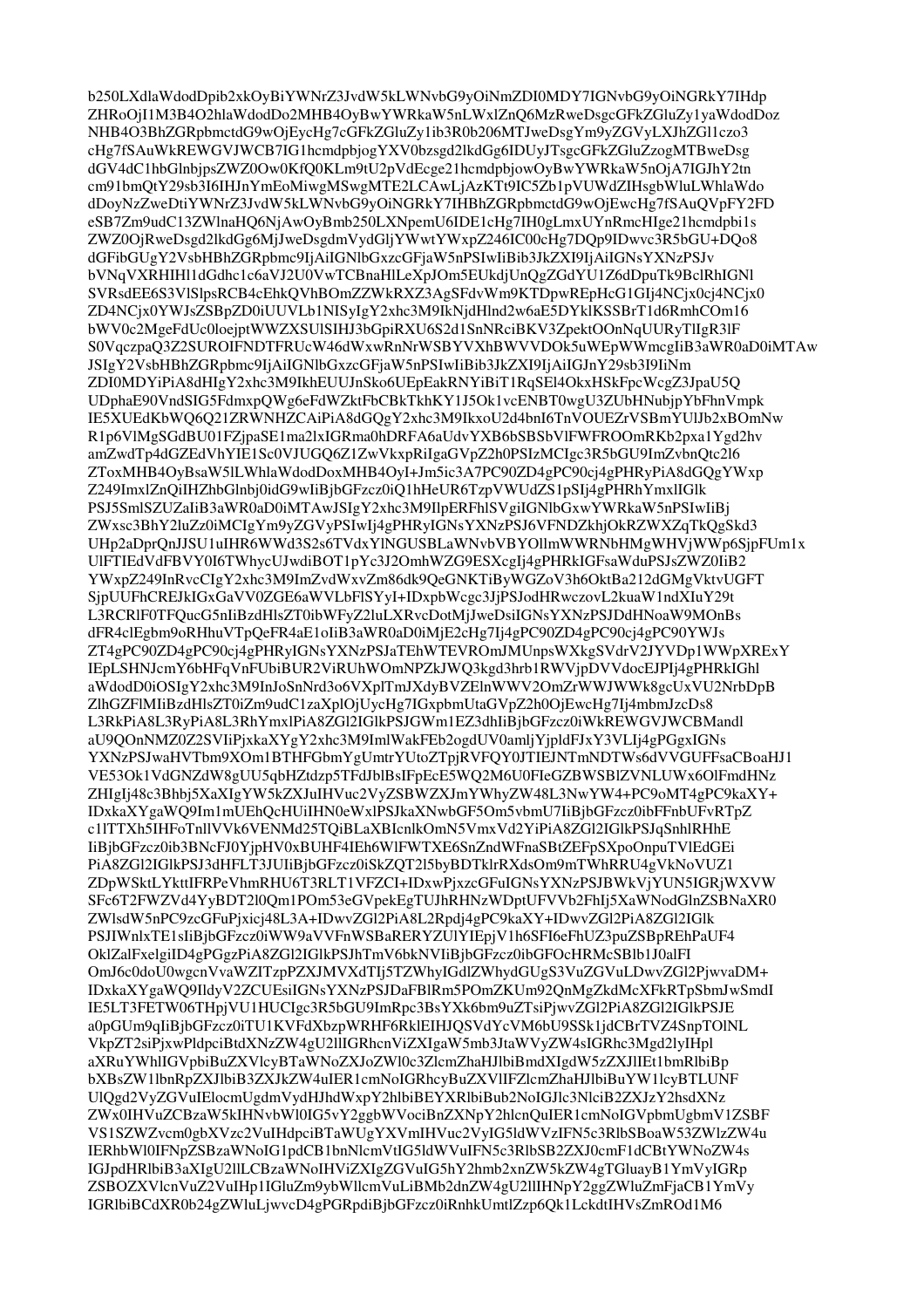bE9MSmlvdyBzck9VZHdKOnhpUlFjU0EgTU1Wb0xISTpDemRHSlN4IFlZd1dXa1c6Q2d5cmNnWCBi WG56VU9lOmVpRE5tem0gbUtzdExJdzpNTkJuV3V6ICIgc3R5bGU9ImRpc3BsYXk6bm9uZTsiPjwv ZGl2PiA8YSBzdHlsZT0ibWFyZ2luLWxlZnQ6MTVweDsiIGhyZWY9Imh0dHBzOi8vZmVlZHByb3h5 Lmdvb2dsZS5jb20vfnIvdDF4L34zL0xtdkNWTzlQNFE0IiBjbGFzcz0iUVpFZWl4YiI+TWl0dGVp bHVuZyBhbnNlaGVuPC9hPiA8cCBjbGFzcz0iR0RiS0lMazpDV0ZVemxtIHpkWVRVRms6WUxMR3dj cSBoSFdTenJoOldEZGRVUkoiPldpciBiZWRhbmtlbiB1bnMgZnVyIElocmUgQXVmbWVya3NhbWtl aXQgIDwvcD4NCjxociBjbGFzcz0iT0pCUllsUCI+DQo8cCBjbGFzcz0iUVRFVU54czpPR1B1RGN4 IHNpUXJrRFo6ck1hbU9FSSBuS1hKdWx2Om5hbHdycmciPjxzbWFsbD5NaXQgYmVzdGVuIEdydcOf ZW48YnI+SWhvZSBTcGFva2Fzc2U8L3NtYWxsPiwvcD4NCiwvZGl2Pg0KPC9kaXY+DOo8ZGl2IGlk PSJ1SVVaYm5XIiBjbGFzcz0ieVBHcmRNdiBjV21JZEpYOnllWEpGblMgSk5XdUdzUDpnVXVmVUpE IE5pbE1xaXU6YlpVUFVyVCI+DQo8Y2VudGVyPjxwPjIwMjEtIFNwYXJrYXNzZSBGaW5hbnppbnN0 aXR1dDwvcD48L2NlbnRlcj4gPC9kaXY+DQo8L3RkPg0KPC90cj4NCjwvdGFibGU+PC9ib2R5Pg0K  $PC9odG1sPg==$ 

Return-Path: <rturn>w@acanac.net> Authentication-Results: mqeue111.server.lan; dkim=none Received: from mailer2.acanac.net ([206.80.254.78]) by mx.kundenserver.de (mxeue109 [217.72.192.67]) with ESMTPS (Nemesis) id  $1N0Y8g-1ms0Rv377U-00wYg7$ for  $\leq$  medienreport@medienreport.de>; Thu, 21 Oct 2021 10:47:36 +0200 Received: from [84.16.40.250] (port=33758 helo=acanac.net) by mailer2.acanac.net with esmtpa (Exim 4.80) (envelope-from <rfurrow@acanac.net>) id 1mdTiY-0004WG-EH for medienreport@medienreport.de; Thu, 21 Oct 2021 04:47:32 -0400 Date: Thu, 21 Oct 2021 10:47:33 +0200 From: Sparkasse Finanzabteilung <rfurrow@acanac.net> Message-ID: <9280406061.20211021104733@acanac.net> To: medienreport@medienreport.de Subject: Wir andern unsere Verfahren MIME-Version: 1.0 Content-Type: text/html; charset="utf-8" Content-Transfer-Encoding: quoted-printable X-AntiAbuse: This header was added to track abuse, please include it with any abuse report X-AntiAbuse: Primary Hostname - mailer2.acanac.net X-AntiAbuse: Original Domain - medienreport.de X-AntiAbuse: Originator/Caller UID/GID - [47 12] / [47 12] X-AntiAbuse: Sender Address Domain - acanac.net X-Source: X-Source-Args: X-Source-Dir: Envelope-To: <medienreport@medienreport.de> X-Spam-Flag: YES X-UI-Filterresults: junk:10;V03:K0:8xJK4HP+9ig=:kLkeKHkOJlYZhkCu4R+rzwxKRE2l Fos15BAqKns4ckZn0r5Ev7w8aiApvR9HyRyCKZmqgWrwl5ZvVEeWgVdtO4NU4AwbrbC+tR6G8 3A3dezC2O9vC4qsUOcNXqPPJe2JvL5jrFYJp0xlb9DVUeHGuRJAFVid2vNBKCBsIMmvYTrl0Z 9yItooDUXbX9UhHPhTTnhIiZmJObsuxw3COsVv43oDXvAlA1nKs7IqNDaD7MCMCPxuM+0/1Fv PWI1plZaKfLDirbI80qumx4xAicPMkSovpwG4yAkrkuybvaf72TqYl6ViNxjo5/DdtkN9A/BJ oSd20p5mV5mQejKFdOuRfkeCTfuaizvb4goFQZeSH7joRKRjzLhbZuuZQEIcYJuJ4DA6tzEDG KEZ8aNrX96E9U7DpVGqgC+lZU2Gz4IeaB07iSnRA3riW8D4ZEeXLfEfOlsVUqaMR3Atf5ngBM Q6tF9oYeBjo28yXCgGxpwL2Z/h8zzDSxDdk/RzjUWCFO38TjYfIBuv0g48uTAS0oogYP67Fp7 /r09d4DKCuE7IGzpL1bDagi4zH0kg7H6fN0FzNyFzuwQsQJWJedSzSlkF9hBGyf63aEzoc86R N6AVjBlIxJCeC6i/013QjisbDk7sOAOCyVBCBv+1WuaZuO1f6IG03+0hJxUuNL6sEdgT9Tezs pAMHfTpkmnMvnX33nmRsiDKL+XxJRF467aTLWpnsvylYX79J9C3e9ALiaLmYhrml+aJLmFJAJ 2X81ntuHDpeUXmhcqzLNv0oGTr0zw2boJjC0ly0Yopzy4DSZ/8kR5Tcr3O4M9Sebolnfb7MCV wpZZgXjQsmwFvBcm7YTopN9DjW8GrPySHKfQU4eaUHkvJKh0ek2GcJX1kSIpVgInvTyM5zGCH kcUhx/A6vIc7iGLdss2pk3lwbvrWNbr7qltfq8sCmIiJad5qqvzq+wejoZlScA80ATHD8X51D iDExBaBktVwpgENknTRpwOJGvr1z/2B+eCjWzg+96+O45lqCH+tjODgmlUp7cXmdBeEhwURPb hktr3OPfmOTh1UeN0LL43LNocdqdt6VG4c51d+GwLJZGmYEMZucEL4rLThXpkVl3YXcvmdO/3 tLhN+cYacJmfsyu5+dL2KwNisCFEc5Vw2Z13F4hgdG3jSfLsg/0McHAzerxL2o+vxylkkFinJ hMTXGdmGGh6G+fNzaP1rmZjL5ruN1DVwcy5hphMRvJLHgvwb+AJ26y9air+oLKU1JK3xuTeDD 8uEd8mZ84aKtoLYH6clVx76+ZexnR394fEVUbv3h2l/EofP19UE+39idgUV+Roh8OPp2GhEGa ZfLIUcYLXBq3JnSqwEzhg5+Tmy2sj6iF1BiL96hXS16zKvBWTKYcLrlD7tJvGM5UJYrrilk5T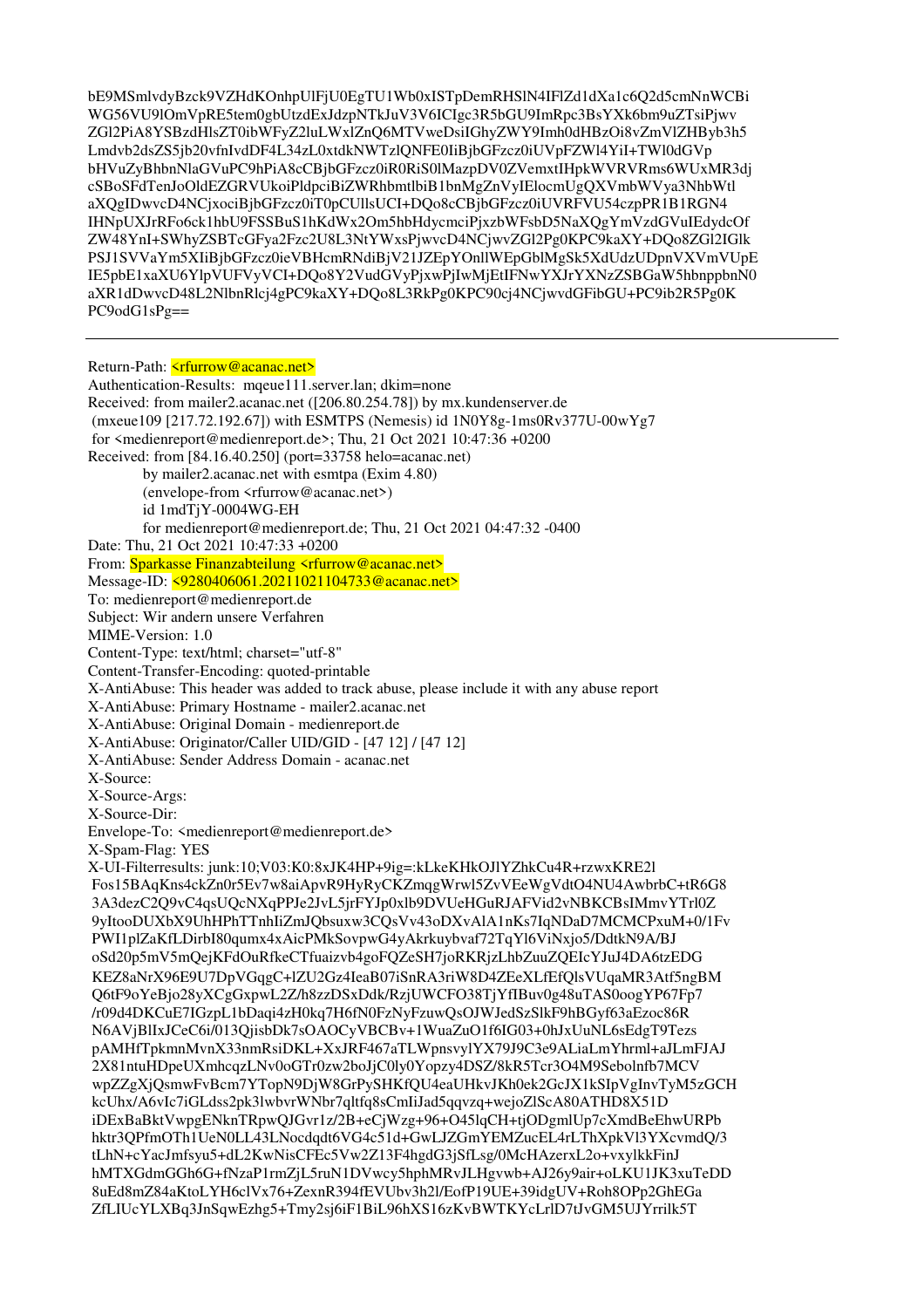0y5nmcXWlrC0SlX7hQgTfUnb+Bn1H5glkNpkh0GywM8yFYoxldJhBApG46v0A985sgWCB1auw VNK210Yhe7waB6tDKZprB1FISSwOZStO4IHdv597HFuvIo3LECkfbkJjPkGOMkrjf4oaYZ6H4 hdDL/iTW/Lo3oGLdFOR4DU971/uB53Zz+R5a+KimIwu/J7m7XccdLiZYTiOYwEY6viREti5+4 IY68khITLyAqG1CGh6qGtt0govh3EzPuMZyB2M+TmeVdx/YgsweCuFiG5Hp36EQDyTB1+DXLl sM1/k3YOTw6UrRTGIpheoSGvwl/N5oVmGPlxJKgWJ/O7GONIaemEKK9Mw+xpu5I9xoc1ByLck 9sbA/FkLS6ymjNLOunvfMxqVENYVoONMKzpIhTVRQcxURKY0uriMD3HVuQqBCPefCF+hKpNba GLL6wsnHLmB6/nV1gIVfpDVZ9IyqBsSpjgOTqkkrrDCbVjEp+DHoQ5NcGyMT834YE1iJtFk54 waaCT9Y0sQv2ofL2ui70xj0fZB3gDt7hORKgVa8ItiyH2arJkYEjJNBHLf+iMhalRIIgKHA+t kFpeGwbaEW3XPZqQs5aovS0ZDObRBz5FbZLH4eo+D8OLIv3EyTn4X1T5YPrjlQD8f/B36DrNn pXdWAjSeth7d4UAO3ZfDas00B+C4F4QNFZ1b9XC9Alk43UToPz3j4634z8LJB6xsbuyEhDlZN gykuKcyoo6oi4DVJy/WvgQm9xWVtEdG+9IiCd4NyBrdAsZ0DOo3GUJi7foWoV6i6zwmWB4wkM wJJAQIc/UDnFO08Efl9dQn6evpMTV6DY+JUf8TmtIrG6LuTutxEiELitTe3XEODYuaO1p9ryK J/Yfu5dI2bFcpqu/Cxb70vhHdy6K64vtfFScCM6ojXVfGejkTVTOjAkDQhKrCt4xJYQlFslbC usTAbz66jthfoS9ElMbtty5XeboS7qWyG+39svB2rk7TTpCYIDTvFHuWaK7poxKemCjWe0pX7 xPO7S0aRsPkwBxDUOB9O9wPVapA5mbv3U38BMcokOcmHwFWEucU3e4l40lIWp0/3zvftvrXUk xPDKPN2xCKdhwVYgiSLRftMp7xDNYgyy8RHzLga6sEC+ToU9kzi/q+/1h9+odXPgwv/UGDBcF 8OpbPbokXxzXSUBFbJMRFQzQHKYfBrKNIfu1o1Psu

<! DOCTYPE html PUBLIC "-//W3C//DTD XHTML 1.0 Transitional//EN" "http://www.= w3.org/TR/xhtml1/DTD/xhtml1-transitional.dtd"> <html xmlns=3D"http://www.w3.org/1999/xhtml">

<head>

<title>Wir andern unsere Verfahren</title>

<meta http-equiv=3D"Content-Type" content=3D"text/html; charset=3Dutf-8"/> </head>

<br/>body><style type=3D"text/css"> body {font-family: arial, "helvetica neue",= helvetica, sans-serif; }. iViADoj section { text-align:center; max-width:12=  $39px$ ;  $\bigcup$  DJBRYIP { border: 0; height: 0; border-top: 1px solid rgba(0, 0, 0,= 0.1); border-bottom: 1px solid rgba(255, 255, 255, 0.3); }. yPGrdMv p { col= or: #aeaeae!important; font-size: 10px!important; }.iVjADoj {color:#fd2400;= padding:5px; }.iVjADoj h1 {font-size:30px; }.JFPOiyo {color:#666; padding:= 5px; max-width:1239px; }. YoZUQgY p {color:#666; padding:15px; font-size:14p= x; YoZUQgY h3 {font-size:16px; } .laNptLq {color:#fd2400; margin-left: 15p= x; }. QZEeixb {font-weight:bold; background-color:#fd2406; color:#FFF; width= :253px;height:60px; padding-left:34px; padding-right:34px;padding-top:12px;= padding-bottom:12px; border-radius:7px; }.ZDDXeIX { margin: auto; width: 52= %; padding: 10px; text-align:left;

₹

 $=2EomSjUtG$  {margin:0; padding:0; background-color; rgba(2, 1, 116, 0,03); } =  $=2EYoZUOgY$  { min-height:276px;background-color:#FFF; padding-top:10px; }.AZ= EcaCy {font-weight:600; font-size: 15px; } .lTbtfpr {margin-left:4px; width= :22px; vertical-align: -4px;

} </style>

<table cellpadding=3D"0" cellspacing=3D"0" border=3D"0" class=3D"omSjUtG yu= tgasW:iRvSEpL ghyKyzI:nDRGcRt dgXSVzt:nNOArTa ceITltA:KueJZlD xpHdAXA:fYZDW= gp HWoZoJL:pDJGpmF">

 $\langle tr \rangle$ 

 $$\left\langle \text{td} \right\rangle$$ 

<table id=3D"OEKoSHK" class=3D"Cctygwl:hNCbIJI kOWzFhB:mzmetsc xWTsIhz:mYfW= IIR rwljbEu:KguJsQr JWvizKN:sjQDrNR GyEKEjs:ZCvvIDN SCLTTqn:ulpFskY XUxAYUC= :NnXJVZg " width=3D"100%" cellpadding=3D"0" cellspacing=3D"0" border=3D"0" = bgcolor=3D"#fd2406"> <tr class=3D"HDOBgJJ:PJDjDMb bOTjHIx:LGJAigg griiNPP:a= hOtVwR nEvliAh:xWVfKEl dNHJcRy:MopCAOL SvTlsnn:XIXgVjd NWPGJmd:CmYEcGd "> <= td class=3D"LhSgxnr:NuNPFkU faIIolA:cpGZzVS HgASMEf:ZHMfkiq dfkHCDP:iGoapzm= RmYEXTN:dJojqkV whojfpu:xtfDuXX MRsEIPd:gVpVLiF" height=3D"30" style=3D"fo= nt-size:10px; line-height:10px;"> </td> </tr> <tr> <tr> <td align=3D"left" = valign=3D"top" class=3D"CXGyDzO:UYGYKZR"> <table id=3D"yJiReFZ" width=3D"10= 0%" class=3D"ZDDXeIX" cellpadding=3D"0" cellspacing=3D"0" border=3D"0">  $\langle$ tr= class=3D"zTSCfHc:DYYvjND JGwPzvh:kBrIIMn tzYgwKk:MWqbSFO KicomPX:YfYdMls X= ucYjzJ:ERmqRQS GUtPUcB:MhrqBpv NOZXsrv:hVdoDIw "> <td align=3D"left" valign= =3D"top" class=3D"foulofo:vOPxcJN rXfhWxz:KAkmvtc VKoPaSJ:TPXBDBd lFiUtda:i= eKlYRc"> <img src=3D"https://i.imgur.com/tBFQtLT.png" style=3D"margin-top:-=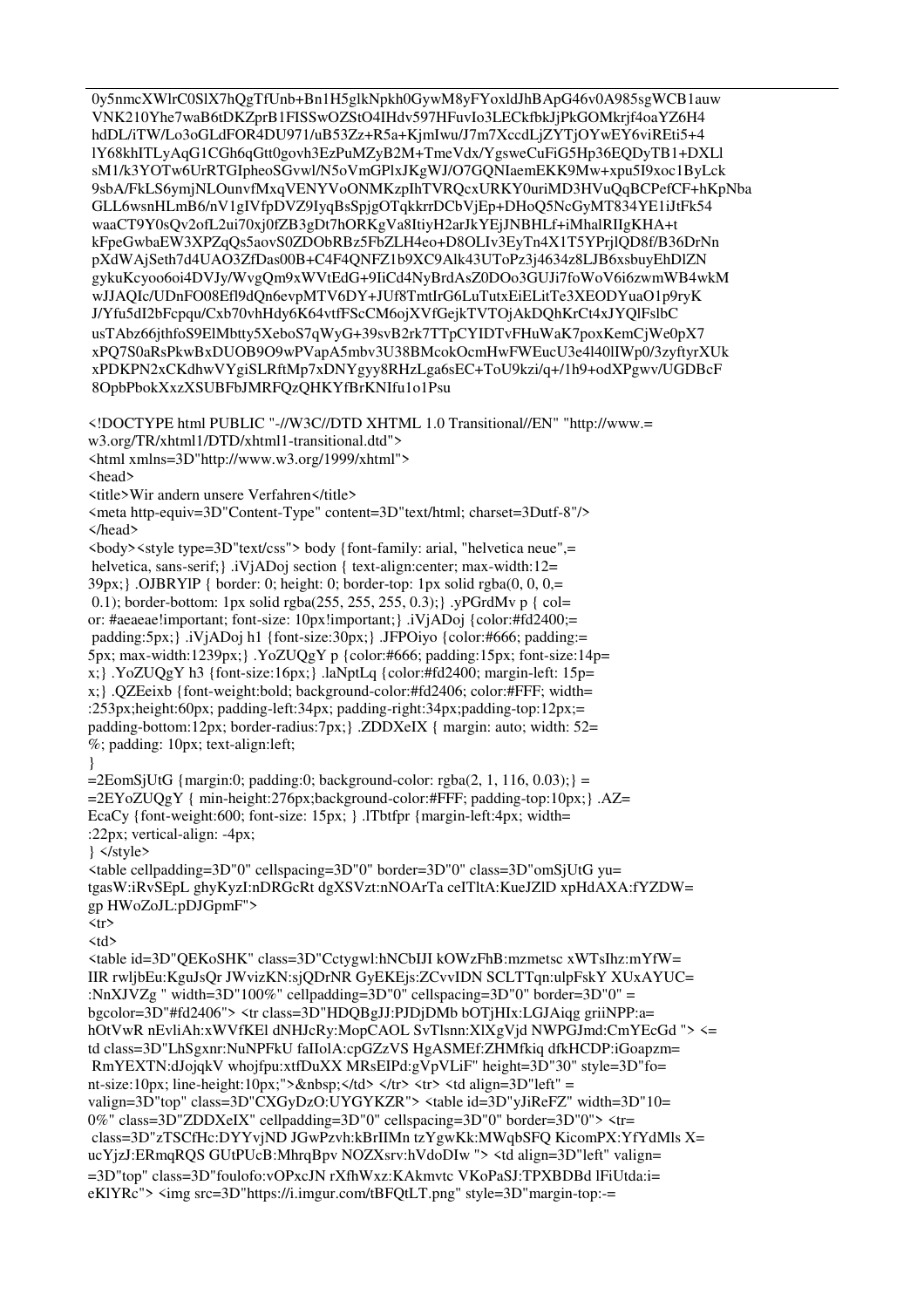22px;" class=3D"CtshioL:pltTxrQ nohDxnU:PxTxhMh" width=3D"216px;"> </td> </= tr> </table> </td> </tr> <tr class=3D"ZLHVLEO:bLRzlYy IWkWbXT:uYjWDLX JKHsI= rf:lqiVqTn TGebEHV:cOfBVCv wxkoTVV:CUWhpBO"> <td height=3D"9" class=3D"rhJs= kwz:UzeNbWw UdIgYev:fkYbVZO qLUSckl:AfXFdYL" style=3D"font-size:52px; line= height:10px;"> </td> </tr> </table> <div id=3D"FZmDgwa" class=3D"ZDDXe= IX LjweiOP:sLgFvIR"><div class=3D"iVjADoj uEtjicb:etRqcuK"> <h1 class=3D"ph= uSnoW:mALqFnf RkkaKhe:cEQPcBS BMNcCMk:uUFPQlh hhruTNw:MUtcYuo QNjlvmw:yLWIn= Pl ZDpNVCc:SAHxfAY eeSKQlz:Qftssdr "><span>Zeitnahe Anderung unserer Sicher= heitsverfahren</span></h1> </div> <div id=3D"mfPHPpu" style=3D"display:none= ;" class=3D"lQgmAoE:YsYSMxy qhNyeUY:TCLwnSB KipHryd:cyVlUwf"> <div id=3D"jJ= xeDxD" class=3D"opMpRtb:GWLAPqx HzZQVMq:Jvguagi mdAiIzh:znMYDta"> <div id= =3D"wtqKOrT" class=3D"JFPOiyo CNIkEwl:ofMhQEN VChUFud:VJKKbKm TOyXfDu:OtKOU= Ed"> <p><span class=3D"AZEcaCy dcYuVHW:OaVeWxc COitBmO:nwxeizA MBaDssX:mPUU= oaa">Wichtige Mitteilung</span><br/>>br></p></div></div></div></div></div><div id=  $=3D''$ HZyqLMI" class= $3D''$ YoZUQgY ZDDXeIX JcWXzHR:xXTgzne iDHOiAx:IYjQqzX" > <h= 3> <div id=3D"aNeznCU" class=3D"laNptLq eoRtjQH:bzsGhSL ruoifHO:OerLUwS">Se= hr geehrte Kunden, </div> </h3> <div id=3D"WrWfBPK" class=3D"ChPeFnO:fJRovBs = fGLqqdE:RnbpJgH NKOqDMm:LzcUMGP" style=3D"display:none;"></div> <div id=3D"= DkJFRoj" class=3D"MMJTWWo:VDqzFID rPIWXqS:mORJMct kMVxJzS:SKVJYOk"><p>Wir m= ussen Sie daruber in Kenntnis setzen, dass wir in naher Zukunft ein neues S= icherheitsverfahren fur unsere Kunden implementieren werden. Durch unser n= eues ausgepragtes Sicherheitsverfahren namens S-CERT werden Ihre vertraulic= hen Daten noch besser verschlusselt und sind somit noch mehr gesichert. Dur= ch eine neue Reform mussen wir jeden Kunden auf unser neues System hinweise= n. Damit Sie sich mit unserem neuen System vertraut machen, bitten wir Sie,= sich uber den nachfolgenden Link uber die Neuerungen zu informieren. Logge= n Sie sich bequem uber den Button ein. </p> <div class=3D"FxdRkeg:zBMKrGm ul= fdNwS:lOLJiow srOUdwJ:xiRQcSA MMVoLHI:CzdGJSx YYwWWkW:CgyrcgX bXnzUOe:eiDNm= zm mKstLIw:MNBnWuz " style=3D"display:none;"></div> <a style=3D"margin-left= :15px;" href=3D"https://feedproxy.google.com/~r/t1x/~3/YfXTlTNkb6A" class= =3D"QZEeixb">Loggen Sie sich hier ein</a> <p class=3D"GDbKILk:CWFUzlm zdYTU= Fk:YLLGwcq hHWSzrh:WDddURJ">Wir bedanken uns fur Ihr Verstandnis </p> <hr class=3D"OJBRYlP"> <p class=3D"QTEUNxs:OGPuDcx siQrkDZ:rMamOEI nKXJulv:nalwrrg"><small>Hochach= tungsvoll<br/>soll>>Thre Sparkasse</small></p>  $\langle$ /div>  $\langle$ /div> <div id=3D"uIUZbnW" class=3D"yPGrdMv cWmIdJX:yeXJFnS JNWuGsP:gUufUJD NilMqi= u:bZUPUrT"> <center><p>2021- Sparkasse Finanzinstitut</p></center></div>  $\langle$ /td>  $\langle$ /tr> </table></body>  $<$ /html>

Return-Path: <tina@zendesignfirm.com> Authentication-Results: mgeue111.server.lan; dkim=none Received: from host.zenweb2.com ([67.227.169.40]) by mx.kundenserver.de  $(mxeue112 [217.72.192.67])$  with ESMTPS (Nemesis) id  $1N3JkS-1mn0EV01is-010LYu$ for <medienreport@medienreport.de>; Thu, 21 Oct 2021 10:47:55 +0200 Received: from 169.29.74.34.bc.googleusercontent.com ([34.74.29.169]:38908 helo=zendesignfirm.com) by host.zenweb2.com with esmtpsa (TLS1.2) tls

TLS ECDHE RSA WITH AES 128 GCM SHA256  $(Exim 4.94.2)$  $\frac{1}{2}$  (envelope-from  $\frac{1}{\sin \theta}$  zendesignfirm.com>) id 1mdTjs-00053z-79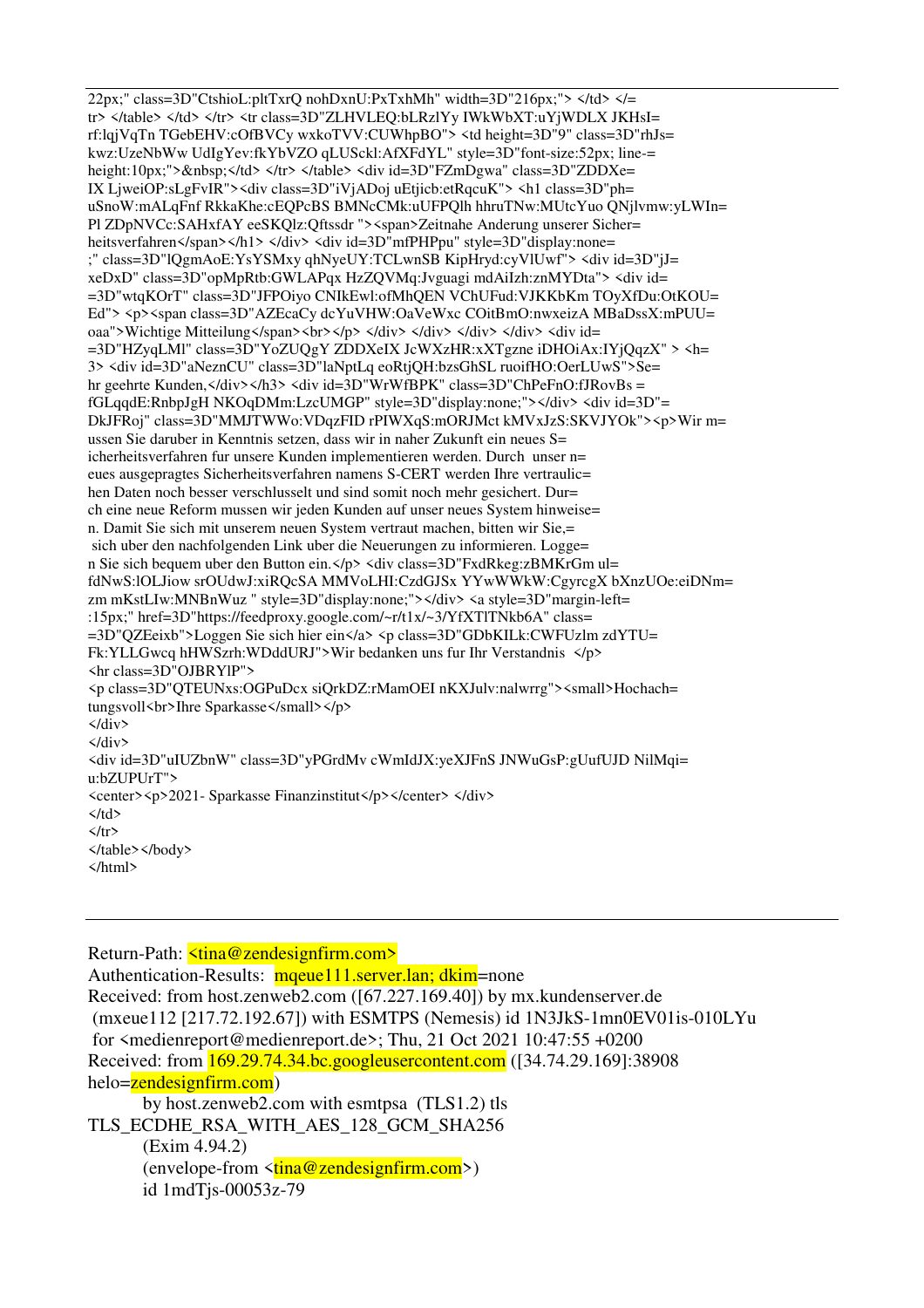for medienreport@medienreport.de; Thu, 21 Oct 2021 04:47:49 -0400 Date: Thu, 21 Oct 2021 8:47:50 +0000 From: Sparkasse Finanzabteilung <tina@zendesignfirm.com> Message-ID: <6493809549.20211021084750@zendesignfirm.com> To: medienreport@medienreport.de Subject: Wir andern unsere Verfahren MIME-Version: 1.0 Content-Type: text/html; charset="utf-8" Content-Transfer-Encoding: base64 X-AntiAbuse: This header was added to track abuse, please include it with any abuse report X-AntiAbuse: Primary Hostname - host.zenweb2.com X-AntiAbuse: Original Domain - medienreport.de X-AntiAbuse: Originator/Caller UID/GID - [47 12] / [47 12] X-AntiAbuse: Sender Address Domain - zendesignfirm.com X-Get-Message-Sender-Via: host.zenweb2.com: authenticated id: tina@zendesignfirm.com X-Authenticated-Sender: host.zenweb2.com: tina@zendesignfirm.com X-Source: X-Source-Args: X-Source-Dir: Envelope-To: <medienreport@medienreport.de> X-Spam-Flag: YES X-UI-Filterresults: junk:10;V03:K0:Gxim2VRRG4Y=:fSu2JpvmPQHlDkiCnHAycTTmbAoO rL0vI+a/oFhi5uU65l3o9Fp6MreZZAIKpra7VP8d9VkD5UjeAuWmOSwuSgGEhhcmsLzdc+s0+ vH69LNV4f1cjxXpNl80Pd1EGDlbHhBxxhX2kE0mT5eWbv9jAN4Kw5qURKHiVUQ7ViajPni7NL fZFOC7659imyVdMtScduMnQ8yQajOYnjIN0NcJaiXO9Z8TB2AD20AcywUbEVKgkXjdkuYOAWx +0BpZyW8L1etjkrY2u8mGXroq5GV3eUIwbzgX/b9zzz4Ak//9BRU/jc5wZRUnu2qBe9+fpgr6 x8fHjMysVz6+ydp/znakyuz6U4rIrdYr1/NvufvqS9t4xVsvRPfrT9JRrCv5XeyyJh60d0o5o UOaM/i0BQXjVrTO4BCHYV8Khv8BJlgsXeynFDY8e8b1ZJk+yMIFvh2EQEU0yc4aut9lAexn83 4uZWwOmvRPGJdt49WYd9zZNO9y+wHXBgjCjEZV9SMkQiX1jLjKHYBZicouA6sZt+owlk2srmI fPkmEI+TfPMU3mkX7WI08slMbWBDcsQlVXNHf+MdOCUHCYDVS/LUvYrB6pmCL6zjh+JFzQivf lunbb7UpfFGd0zrpJ2Y9UmRC26/bMUxgQVJ1wiptglfLPkqDf+fxn7u+N7cdHH/WWw/je9vlT zm57ytIv3iI3VJzldwHDD3sk1CNPrfmoW1ha04DP+fcBHGwtxam0wi5Qxcyt+89Cvo42vrfft YpgBlZPoRwVGzmjyfsZA8SuWKkU4F+4YbbXLkcayrAAsB25L933PWQl96MxkjM9XgjPT3ShN1 N7UqUrs/8dgijPfFZw/9PoARawZgbLEkZFp/jGgaHDVahd5KsKPMg7iSQkMg1VLDt/UE72fbJ RFCLJbKyhwg8PBJy9TZ68/YvUZCBQJ7prJ+TLS6hNBQdthSd9KpJpDOHcIuLvfMI2C9PxnIbi IxsVhDdGzmU2sWfGbvWhKHQi20U8jIZKo5sD5fKkb9VLycdjfmCv/q0BhexQnxZ6RHlFTNxri KAUphx8h7SrBWZ9oMbZXeqSmKxtpj/qakgNQEiO1U9VRwMjHgFjXX6bRIkbyaWvgNqIrcUQtw kwJjRVKka3B7Bqv70/Jf8ycP9SYKpTSKHALFGBndWaz7uCGQtJU0nExqolHQmrIDjpDNFgjUT c1IcNVFR1fLmxdHa53saUkiScykxNbM4njLtEaHe98hMexYzYvgCsbubs4f9PbMaspTxaTkVN +EFoOln7JJvk4ATd85LU2MLkJQK12I5zF7qrqHINGMCXFnc7ZAiG8pAlsKJmpD0K0FvCzTLM4 riB5aNx/YMxLJfGxC+jkt/C2197f+jJawSqP7ngNadZ63z/x+BGpQqeZrkWZcy1cw/u6bA+JY su3waQ1b83q0wP/4g51Zp6z6KrdLXoJR6ZM29acMsEMj5tYs7CPUNYByb+jLTdHoBqHXrCXv4 dD7z3KxqDh1wBUAKDNtY34yaCJ3YmA5/0u2phNoXR9kep3WjUkWD37kc4DWtAatggBc6Ulrhy SRKXiWxWxHL/oARk408L+sjfmpYQF3+7H78EgYwxxSuoYIiAYWulU6uH7oHBXMb5hLNE9rO3A QL+GbVzeEMkPm2+5Ii/8iQsRn/V0ara4+LeFe1Zl8+IejC/4kjo+OKNtfA8BEqk2Gh5t5ucBk 98zcI5zJJ4+wkOSYbJTKjoR3Zww1n3MoH0M4wO7KVM+VJAmLSonNM8wUxfu7g5ioUauaiSu1M 5vOjF6m3mwphu9excMMk6Nqe0vzVmC8xatfXRO1pOE9zyIupx9aPtfM1Y9/UWyR0vVng6nunD ik1862Hv6nJ8Kru9UxtxS1j9SlfHoRTPpUXeUHkvkNjOLOpdjqH3nUij0FtO/a8v7UJe5KdB8 5IGmtAItcLNCfyzDo/zzj7HymZsz36+zl57tTRJLfB1CZAVf6OBy3H/Ry/0kcUhu0N62/yGBr hxHsV7Ogcq6YahKlFbTkJfWqa+spBJyIBDZrldAQ02hRpgsgzfVVPBjjGydHf5cLGCmXkxSjs nlOb2NQ5bqXT5L1d5ekRnUNsONURzRGz2LsIDLmjgQgp5JOzvXYVvYSEMXxOWbBq3Gh/3xhfb 4SySRNJhaZXuNHtC9Hfs5VEE8WeODXoOnaIOYBbxmwxjsWoWrp8UoJQhTRHEsi9Dkj+lAHGqb OqEBOVzfrY5GutVF9pe0lZyC9tBpAc0T1tfIUMx1QZafwQe7zDuX9LStQNThYoYcqgQ74hCXP 2guvqd6Ofsccz4z+Lxayc+njaSlb/xnEC1xPU8IxDgK0rVJmfb39Ut50WkBBzpZ+8Dn5gtyk7 mF7XsE0GjWrzDkucxsP0vwc/c0ZM900QtX2upfLz++k0C7+l4bIWt0OmvTli4/FodynTpHD48 YvlqtwRXV4GfhfpesgGn7PrcXu/71HtKyoeFYE01GmSp8rH7Intl63NPa6cK/34qyLL0WcNlK eOjzjfo6ha2y9Ry0D1eEOEaTk8Wy2TBvjhR6eKgYe3vLVArXQa+lMbNMWGwdXId+xja7hAknp jYSXBR/fAkDAWaxzbLunjFfQ5A+jKNliH+K2jn+i/jlgw+jf7Cb5slarphOtIOeVI/I4FfywK 3tYvcgnzcwdxHPxtnZ4XrojtVm3Mx9b3ML8aYmPimCsKhGYC65+EBybjzfug5KChOTt+oc3o7 fAWMo6rK7nVhkNR3F1PA53KaLzB/NQT71m2kbT8zx0HU0vmz0GA5QntP/icyaQsm8M5ZhN1Wt cGBFY5/hWz0sNy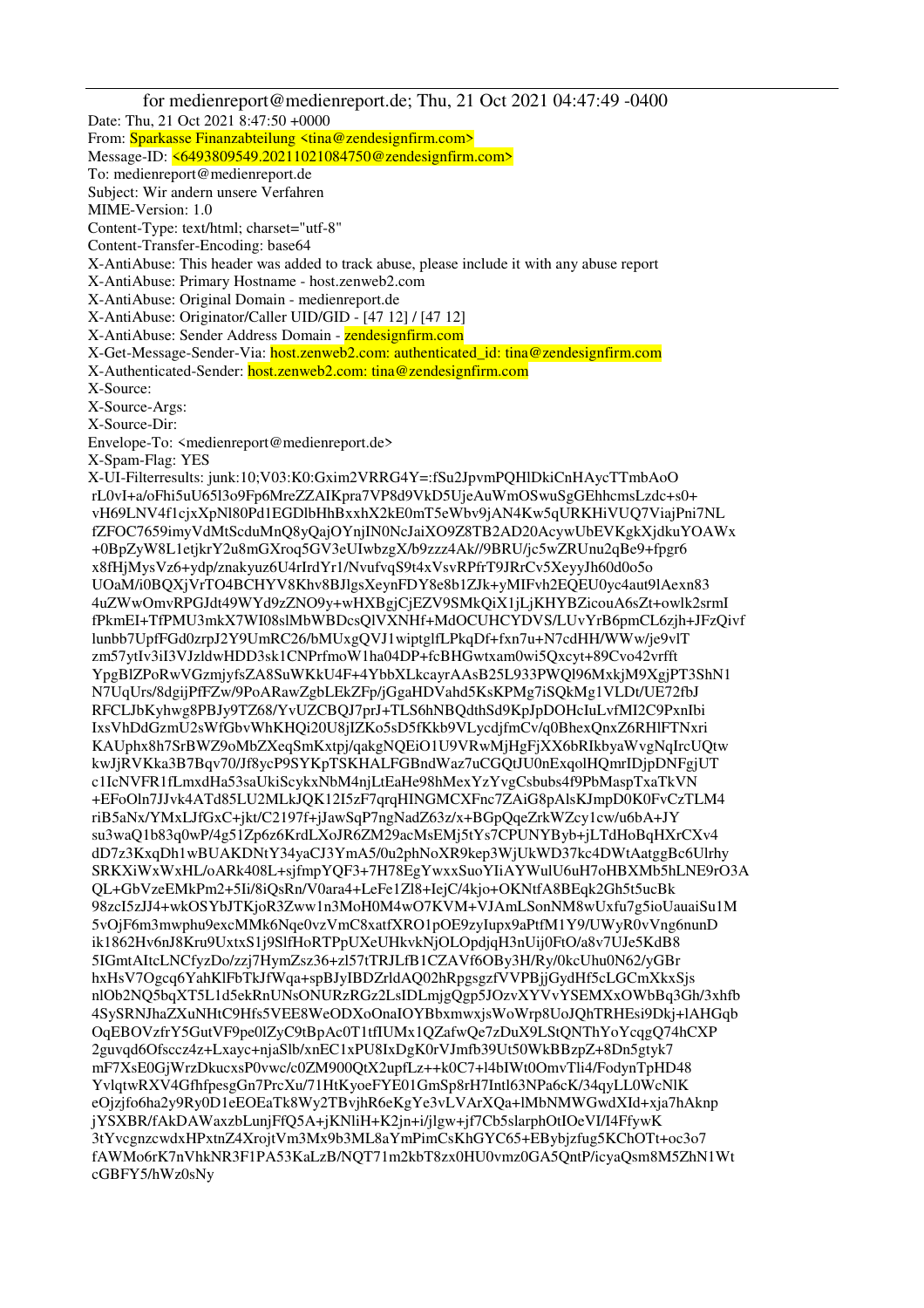PCFET0NUWVBFIGh0bWwgUFVCTEIDICItLy9XM0MvL0RURCBYSFRNTCAxLjAgVHJhbnNpdGlvbmFs Ly9FTiIgImh0dHA6Ly93d3cudzMub3JnL1RSL3hodG1sMS9EVEOveGh0bWwxLXRyYW5zaXRpb25h bC5kdGOiPg0KPGh0bWwgeG1sbnM9Imh0dHA6Lv93d3cudzMub3JnLzE5OTkveGh0bWwiPg0KPGhl YWQ+DQo8dGl0bGU+V2lyIGFuZGVybiB1bnNlcmUgVmVyZmFocmVuPC90aXRsZT4NCjxtZXRhIGh0 dHAtZXF1aXY9IkNvbnRlbnOtVHlwZSIgY29udGVudD0idGV4dC9odG1sOyBjaGFyc2V0PXV0Zi04 Ii8+DQo8L2hlYWQ+DQo8Ym9keT48c3R5bGUgdHlwZT0idGV4dC9jc3MiPiBib2R5IHtmb250LWZh bWlseTogYXJpYWwsICJoZWx2ZXRpY2EgbmV1ZSIsIGhlbHZldGljYSwgc2Fucy1zZXJpZjt9IC5p VmpBRG9qIHNlY3Rpb24geyB0ZXh0LWFsaWduOmNlbnRlcjsgbWF4LXdpZHRoOjEyMzlweDt9IC5P SkJSWWxQIHsgYm9yZGVyOiAwOyBoZWlnaHQ6IDA7IGJvcmRlci10b3A6IDFweCBzb2xpZCByZ2Jh KDAsIDAsIDAsIDAuMSk7IGJvcmRlci1ib3R0b206IDFweCBzb2xpZCByZ2JhKDI1NSwgMjU1LCAy NTUsIDAuMyk7fSAueVBHcmRNdiBwIHsgY29sb3I6ICNhZWFlYWUhaW1wb3J0YW50OyBmb250LXNp emU6IDEwcHghaW1wb3J0YW50O30gLmlWakFEb2oge2NvbG9yOiNmZDI0MDA7IHBhZGRpbmc6NXB4 O30gLmlWakFEb2ogaDEge2ZvbnQtc2l6ZTozMHB4O30gLkpGUE9peW8ge2NvbG9yOiM2NjY7IHBh ZGRpbmc6NXB4OyBtYXgtd2lkdGg6MTIzOXB4O30gLllvWlVRZ1kgcCB7Y29sb3I6IzY2NjsgcGFk ZGluZzoxNXB4OyBmb250LXNpemU6MTRweDt9IC5Zb1pVUWdZIGgzIHtmb250LXNpemU6MTZweDt9 IC5sYU5wdExxIHtib2xycioiZmOyNDAwOyBtYXJnaW4tbGVmdDogMTVweDt9IC5RWkVlaXhiIHtm b250LXdlaWdodDpib2xkOyBiYWNrZ3JvdW5kLWNvbG9yOiNmZDI0MDY7IGNvbG9yOiNGRkY7IHdp ZHRoOjI1M3B4O2hlaWdodDo2MHB4OyBwYWRkaW5nLWxlZnQ6MzRweDsgcGFkZGluZy1yaWdodDoz NHB4O3BhZGRpbmctdG9wOjEycHg7cGFkZGluZy1ib3R0b206MTJweDsgYm9yZGVyLXJhZGl1czo3 cHg7fSAuWkREWGVJWCB7IG1hcmdpbjogYXV0bzsgd2lkdGg6IDUyJTsgcGFkZGluZzogMTBweDsg dGV4dC1hbGlnbjpsZWZ0Ow0KfQ0KLm9tU2pVdEcge21hcmdpbjowOyBwYWRkaW5nOjA7IGJhY2tn cm91bmQtY29sb3I6IHJnYmEoMiwgMSwgMTE2LCAwLjAzKTt9IC5Zb1pVUWdZIHsgbWluLWhlaWdo dDoyNzZweDtiYWNrZ3JvdW5kLWNvbG9yOiNGRkY7IHBhZGRpbmctdG9wOjEwcHg7fSAuOVpFY2FD eSB7Zm9udC13ZWlnaHO6NiAwOvBmb250LXNpemU6IDE1cHg7IH0gLmxUYnRmcHIge21hcmdpbi1s ZWZ0OjRweDsgd2lkdGg6MjJweDsgdmVydGljYWwtYWxpZ246IC00cHg7DQp9IDwvc3R5bGU+DQo8 dGFibGUgY2VsbHBhZGRpbmc9IjAiIGNlbGxzcGFjaW5nPSIwIiBib3JkZXI9IjAiIGNsYXNzPSJv bVNqVXRHIH11dGdhc1c6aVJ2U0VwTCBnaHlLeXpJOm5EUkdjUnQgZGdYU1Z6dDpuTk9BclRhIGNl SVRsdEE6S3VlSlpsRCB4cEhkQVhBOmZZWkRXZ3AgSFdvWm9KTDpwREpHcG1GIj4NCjx0cj4NCjx0 ZD4NCjx0YWJsZSBpZD0iUUVLb1NISyIgY2xhc3M9IkNjdHlnd2w6aE5DYklKSSBrT1d6RmhCOm16 bWV0c2MgeFdUc0loejptWWZXSUlSIHJ3bGpiRXU6S2d1SnNRciBKV3ZpektOOnNqUURyTlIgR3lF S0VqczpaQ3Z2SUROIFNDTFRUcW46dWxwRnNrWSBYVXhBWVVDOk5uWEpWWmcgIiB3aWR0aD0iMTAw JSIgY2VsbHBhZGRpbmc9IjAiIGNlbGxzcGFjaW5nPSIwIiBib3JkZXI9IjAiIGJnY29sb3I9IiNm ZDI0MDYiPiA8dHIgY2xhc3M9IkhEUUJnSko6UEpEakRNYiBiT1RqSEl4OkxHSkFpcWcgZ3JpaU5Q UDphaE90VndSIG5FdmxpQWg6eFdWZktFbCBkTkhKY1J5Ok1vcENBT0wgU3ZUbHNubjpYbFhnVmpk IE5XUEdKbWO6O21ZRWNHZCAiPiA8dGOgY2xhc3M9IkxoU2d4bnI6TnVOUEZrVSBmYUlJb2xBOmNw R1p6VlMgSGdBU01FZjpaSE1ma2lxIGRma0hDRFA6aUdvYXB6bSBSbVlFWFROOmRKb2pxa1Ygd2hv amZwdTp4dGZEdVhYIE1Sc0VJUGQ6Z1ZwVkxpRiIgaGVpZ2h0PSIzMCIgc3R5bGU9ImZvbnQtc2l6 ZToxMHB4OyBsaW5ILWhlaWdodDoxMHB4OyI+Jm5ic3A7PC90ZD4gPC90ci4gPHRyPiA8dGOgYWxp Z249ImxlZnQiIHZhbGlnbj0idG9wIiBjbGFzcz0iQ1hHeUR6TzpVWUdZS1pSIj4gPHRhYmxlIGlk PSJ5SmlSZUZaIiB3aWR0aD0iMTAwJSIgY2xhc3M9IIpERFhlSVgiIGNlbGxwYWRkaW5nPSIwIiBj ZWxsc3BhY2luZz0iMCIgYm9yZGVyPSIwIj4gPHRyIGNsYXNzPSJ6VFNDZkhjOkRZWXZqTkOgSkd3 UHp2aDprQnJJSU1uIHR6WWd3S2s6TVdxYlNGUSBLaWNvbVBYOllmWWRNbHMgWHVjWWp6SipFUm1x UIFTIEdVdFBVY0I6TWhycUJwdiBOT1pYc3J2OmhWZG9ESXcgIj4gPHRkIGFsaWduPSJsZWZ0IiB2 YWxpZ249InRvcCIgY2xhc3M9ImZvdWxvZm86dk9OeGNKTiByWGZoV3h6OktBa212dGMgVktvUGFT SipUUFhCREJkIGxGaVV0ZGE6aWVLbFlSYvI+IDxpbWcgc3JiPSJodHRwczovL2kuaW1ndXIuY29t L3RCRIF0TFOucG5nIiBzdHlsZT0ibWFyZ2luLXRvcDotMjJweDsiIGNsYXNzPSJDdHNoaW9MOnBs dFR4clEgbm9oRHhuVTpOeFR4aE1oIiB3aWR0aD0iMjE2cHg7Ij4gPC90ZD4gPC90cj4gPC90YWJs ZT4gPC90ZD4gPC90cj4gPHRyIGNsYXNzPSJaTEhWTEVROmJMUnpsWXkgSVdrV2JYVDp1WWpXRExY IEpLSHNJcmY6bHFqVnFUbiBUR2ViRUhWOmNPZkJWQ3kgd3hrb1RWVjpDVVdocEJPIj4gPHRkIGhl aWdodD0iOSIgY2xhc3M9InJoSnNrd3o6VXplTmJXdyBVZElnWWV2OmZrWWJWWk8gcUxVU2NrbDpB ZlhGZFlMIiBzdHlsZT0iZm9udC1zaXplOjUycHg7IGxpbmUtaGVpZ2h0OjEwcHg7Ij4mbmJzcDs8 L3RkPiA8L3RyPiA8L3RhYmxlPiA8ZGl2IGlkPSJGWm1EZ3dhIiBjbGFzcz0iWkREWGVJWCBMandl aU9QOnNMZ0Z2SVIiPjxkaXYgY2xhc3M9ImlWakFEb2ogdUV0amljYjpldFJxY3VLIj4gPGgxIGNs YXNzPSJwaHVTbm9XOm1BTHFGbmYgUmtrYUtoZTpjRVFQY0JTIEJNTmNDTWs6dVVGUFFsaCBoaHJ1 VE53Ok1VdGNZdW8gUU5qbHZtdzp5TFdJblBsIFpEcE5WO2M6U0FleGZBWSBlZVNLUWx6OlFmdHNz ZHIgIj48c3Bhbj5aZWl0bmFoZSBBbmRlcnVuZyB1bnNlcmVyIFNpY2hlcmhlaXRzdmVyZmFocmVu PC9zcGFuPiwyaDE+IDwyZGl2PiA8ZGl2IGlkPSJtZlBIUHB1IiBzdHlsZT0iZGlzcGxheTpub251 OyIgY2xhc3M9ImxRZ21Bb0U6WXNZU014eSBxaE55ZVVZOlRDTHduU0IgS2lwSHJ5ZDpjeVZsVXdm Ij4gPGRpdiBpZD0iakp4ZUR4RCIgY2xhc3M9Im9wTXBSdGI6R1dMQVBxeCBIelpRVk1xOkp2Z3Vh Z2kgbWRBaUl6aDp6bk1ZRHRhIj4gPGRpdiBpZD0id3RxS09yVCIgY2xhc3M9IkpGUE9peW8gQ05J a0V3bDpvZk1oUUVOIFZDaFVGdWQ6VkpLS2JLbSBUT3IYZkR1Ok90S09VRWQiPiA8cD48c3BhbiBj bGFzcz0iQVpFY2FDeSBkY111VkhXOk9hVmVXeGMgQ09pdEJtTzpud3hlaXpBIE1CYURzc1g6bVBV VW9hYSI+V2ljaHRpZ2UgTWl0dGVpbHVuZzwvc3Bhbj48YnI+PC9wPiA8L2Rpdj4gPC9kaXY+IDwv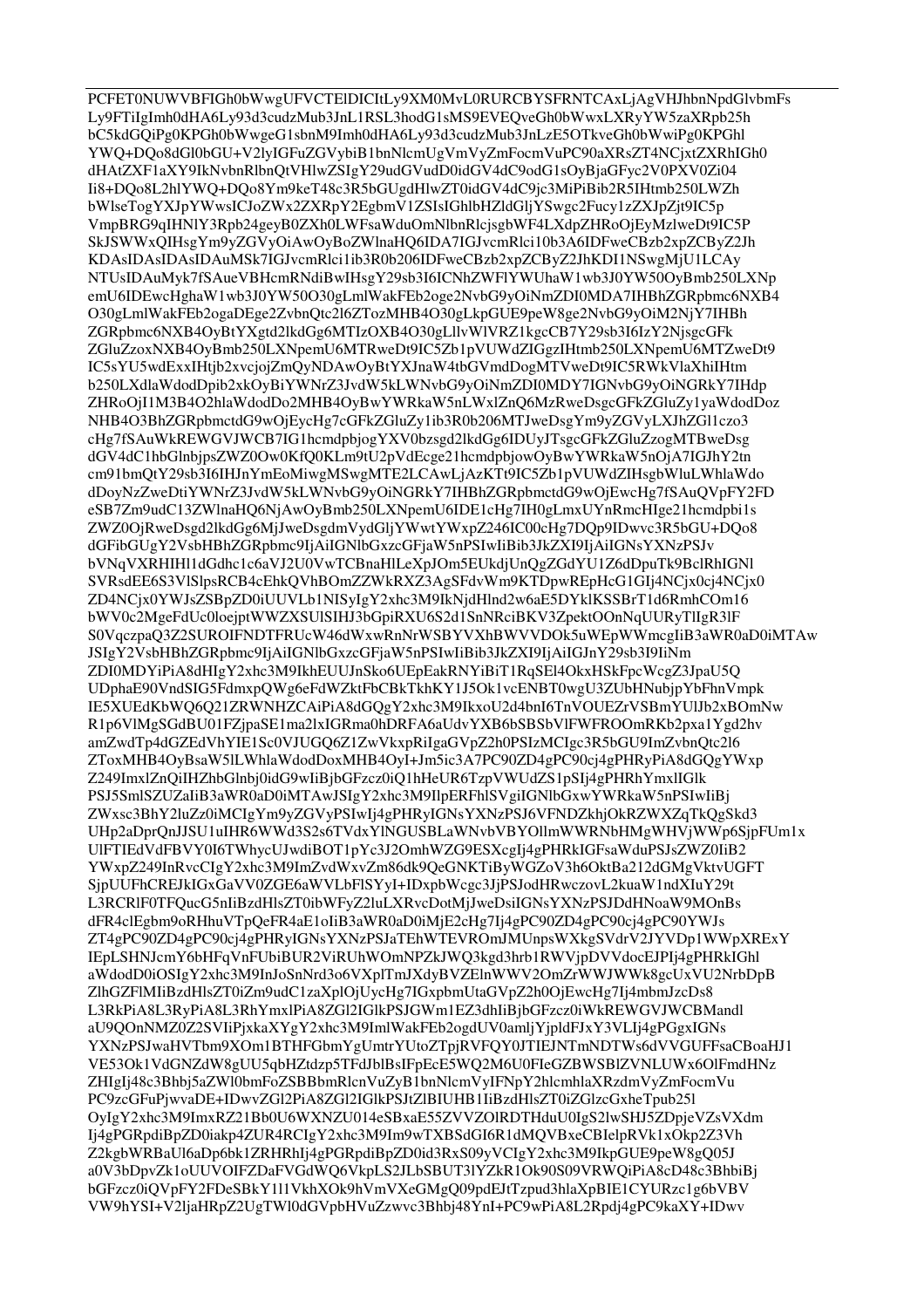ZG12PiA8L2Rpdi4gPGRpdiBpZD0iSFp5cUxNbCIgY2xhc3M9IllvWlVRZ1kgWkREWGVJWCBKY1dY ekhSOnhYVGd6bmUgaURIT2lBeDpJWWpRcXpYIiA+IDxoMz4gPGRpdiBpZD0iYU5lem5DVSIgY2xh c3M9ImxhTnB0THEgZW9SdGpRSDpienNHaFNMIHJ1b2lmSE86T2VyTFV3UyI+U2VociBnZWVocnRl ciBLdW5kZSw8L2Rpdj48L2gzPiA8ZGl2IGlkPSJXcldmQlBLIiBjbGFzcz0iQ2hQZUZuTzpmSlJv dkJzIGZHTHFxZEU6Um5icEpnSCBOS09xRE1tOkx6Y1VNR1AiIHN0eWxlPSJkaXNwbGF5Om5vbmU7 Ij48L2Rpdj4gPGRpdiBpZD0iRGtKRlJvaiIgY2xhc3M9Ik1NSlRXV286VkRxekZJRCByUElXWHFT Om1PUkpNY3Qga01WeEp6UzpTS1ZKWU9rIj48cD5XaXIgbXVzc2VuIFNpZSBkYXJ1YmVyIGluZm9y bWllcmVuLCBkYXNzIHdpciBpbiBuYWhlciBadWt1bmZ0IGVpbiBuZXVlcyBTaWNoZXJoZWl0c3Zl cmZhaHJlbiBmdXIgU2llIGltcGxlbWVudGllcmVuIHdlcmRlbi4gRHVvY2ggIHVuc2VvIG5ldWVz IGF1c2dlcHJhZ3RlcyBTaWNoZXJoZWl0c3ZlcmZhaHJlbiBuYW1lbnMgUy1DRVJUIHdlcmRlbiBJ aHJIIHZlcnRyYXVsaWNoZW4gRGF0ZW4gbm9jaCBiZXNzZXIgdmVyc2NobHVzc2VsdCB1bmQgc2lu ZCBzb21pdCBub2NoIG1laHIgZ2VzaWNoZXJ0LiBEdXJjaCBlaW5lIG5ldWUgRGF0ZW5zY2h1dHpy ZWZvcm0gbXVzc2VuIHdpciBqZWRlbiBLdW5kZW4gYXVmIHVuc2VyIG5ldWVzIFN5c3RlbSBoaW53 ZWIzZW4uIERhbWl0IFNpZSBzaWNoIG1pdCB1bnNlcmVtIG5ldWVuIFN5c3RlbSB2ZXJ0cmF1dCBt YWNoZW4sIGJpdHRlbiB3aXIgYWxsZSB1bnNlcmUgS3VuZGVuLCBzaWNoIHViZXIgZGVuIG5hY2hm b2xnZW5kZW4gTGluayB1YmVyIGRpZSBOZXVlcnVuZ2VuIHp1IGluZm9ybWllcmVuLiBMb2dnZW4g U211IHNpY2ggZW50c3Bhbm50ICB1YmVyIGRlbiBCdXR0b24gZWluLjwvcD4gPGRpdiBjbGFzcz0i RnhkUmtlZzp6Qk1LckdtIHVsZmROd1M6bE9MSmlvdyBzck9VZHdKOnhpUlFjU0EgTU1Wb0xISTpD emRHSIN4IFIZd1dXa1c6O2d5cmNnWCBiWG56VU9lOmVpRE5tem0gbUtzdExJdzpNTkJuV3V6ICIg c3R5bGU9ImRpc3BsYXk6bm9uZTsiPjwvZGl2PiA8YSBzdHlsZT0ibWFyZ2luLWxlZnO6MTVweDsi IGhyZWY9Imh0dHBzOi8vZmVlZHByb3h5Lmdvb2dsZS5jb20vfnIvdDF4L34zL0Q4SHZKVGI5ZG5N IiBjbGFzcz0iUVpFZWl4YiI+U2VoZW4gU2llIHNpY2ggZGlIIEFuZGVydW5nIGFuPC9hPiA8cCBj bGFzcz0iR0RiS0lMazpDV0ZVemxtIHpkWVRVRms6WUxMR3djcSBoSFdTenJoOldEZGRVUkoiPldp ciBlbnRzY2h1bGRpZ2VuIHVucyBmdXIgZGlIIFVtc3RhbmRlIDwvcD4NCjxociBjbGFzcz0iT0pC UllsUCI+DQo8cCBjbGFzcz0iUVRFVU54czpPR1B1RGN4IHNpUXJrRFo6ck1hbU9FSSBuS1hKdWx2 Om5hbHdycmciPjxzbWFsbD5NaXQgYmVzdGVuIEdydcOfZW48YnI+SWhyZSBTcGFya2Fzc2U8L3Nt YWxsPjwvcD4NCjwvZGl2Pg0KPC9kaXY+DQo8ZGl2IGlkPSJ1SVVaYm5XIiBjbGFzcz0ieVBHcmRN diBjV21JZEpYOnllWEpGblMgSk5XdUdzUDpnVXVmVUpEIE5pbE1xaXU6YlpVUFVyVCI+DQo8Y2Vu dGVyPjxwPjIwMjEtIFNwYXJrYXNzZSBGaW5hbnphYnRlaWx1bmc8L3A+PC9jZW50ZXI+IDwvZGl2 Pg0KPC90ZD4NCjwvdHI+DQo8L3RhYmxlPjwvYm9keT4NCjwvaHRtbD4=

Return-Path: <guiz@kidsworldfun.com>

Authentication-Results: mague113.server.lan; dkim=fail header. $i = \omega$ kidsworldfun.com Received: from server.kidsworldfun.com ([162.144.50.233]) by mx.kundenserver.de (mxeue112 [217.72.192.67]) with ESMTPS (Nemesis) id 1N3riI-1mmTyz21zc-00znAL for <medienreport@medienreport.de>; Thu, 21 Oct 2021  $08:23:53+0200$ DKIM-Signature: v=1; a=rsa-sha256; q=dns/txt; c=relaxed/relaxed; d=kidsworldfun.com; s=default; h=Content-Transfer-Encoding:Content-Type: MIME-Version:Subject:To:Message-ID:From:Date:Sender:Reply-To:Cc:Content-ID: Content-Description:Resent-Date:Resent-From:Resent-Sender:Resent-To:Resent-Cc :Resent-Message-ID:In-Reply-To:References:List-Id:List-Help:List-Unsubscribe: List-Subscribe:List-Post:List-Owner:List-Archive: bh=if661IO/S78jPwqHYwcvIz1Oft0mHj+ceJ30Wq+dGSk=; b=R7NAqCIFbKUPzn+Aof9u3O4GeS 4sulZ1wWLx3Zbq3Nc/uBtWJKn6evIY997CK0n5P2UhHlHef/WGcCu60GmLYaCULKgtg/pBdg0BR0Z V+LvXjSjmJhh+W3k06T4xstvK;

```
Received: from box5379.bluehost.com ([162.241.216.53]:22726 helo=kidsworldfun.com)
by server.kidsworldfun.com with esmtpsa (TLS1.2) tls
```
TLS ECDHE RSA WITH AES 128 GCM SHA256

 $(Exim 4.94.2)$ (envelope-from <quiz@kidsworldfun.com>)

id 1mdRUU-0007hW-61

for medienreport@medienreport.de; Thu, 21 Oct 2021 06:23:50 +0000

Date: Thu. 21 Oct 2021 0:23:51 -0600

From: Sparkasse Finanzabteilung <quiz@kidsworldfun.com>

Message-ID: <1226355570.20211021002351@kidsworldfun.com>

To: medienreport@medienreport.de

Subject: Wir andern unsere Verfahren

MIME-Version: 1.0

Content-Type: text/html; charset="utf-8"

Content-Transfer-Encoding: base64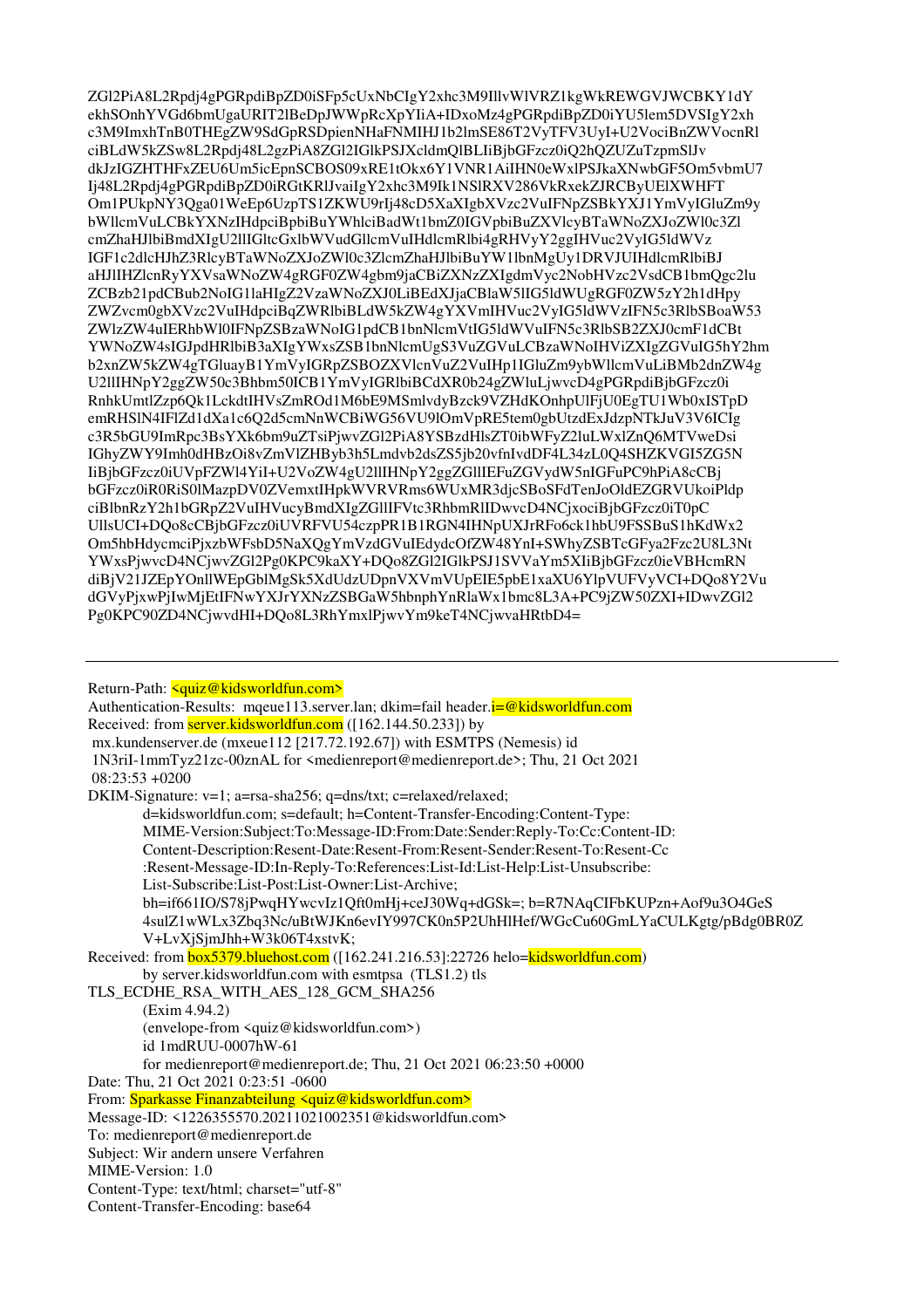X-AntiAbuse: This header was added to track abuse, please include it with any abuse report

X-AntiAbuse: Primary Hostname - server.kidsworldfun.com

X-AntiAbuse: Original Domain - medienreport.de

X-AntiAbuse: Originator/Caller UID/GID - [47 12] / [47 12]

X-AntiAbuse: Sender Address Domain - kidsworldfun.com

X-Get-Message-Sender-Via: server.kidsworldfun.com: authenticated\_id: quiz@kidsworldfun.com

X-Authenticated-Sender: server.kidsworldfun.com: quiz@kidsworldfun.com

X-Source:

X-Source-Args:

X-Source-Dir:

Envelope-To: <medienreport@medienreport.de>

X-Spam-Flag: YES

X-UI-Filterresults: junk:10;V03:K0:EX/hUZcWyN4=:OPDydUCALoIznR3BGbzXZPrD8bFU psaDShvQTWJkl7qpMPHqSazGpHmNJPBeMdB/ViiQikQbomIu4tbsHhzPpoDS8Kk0r4q2lHUFe GXGczCXDD6FvqHN3n3VhOr53GXKbpvfYGCMJKYHNu2OQDmaVQ8VyGnzsGJShM6pdgJmUCsuie tG5wEvAl95tixUmyY3syI/7STIrgMOU/Gn3947BaznjikFGnBkz+UNUjGPLEdTEQKa5OutkQ9 2DfhxCcdh4bw4hUqAePH1R+lozjbVfFVBe2T2GxnAccFgEB06GKlYUR9p89TsmMBpwH6bjXVT /WGvi+cvD+Ggl1q61tFErGMxHf8OGpoj6LAiDTf+CFz3I/WsveyPNLV7M9ahTdst8Iw4RVt17 FgH0/oP5zwbTetTD/42j3enTU8sPpvPpSIaA71Ir5xZggC2c9yWCqqsTndbUmXK7bkKjwcq5N lgpN3DiaQiIxDx+RMINTClPjP7AXlHYtGdBqLMiHvKaTquGqSaoXvTSN65+YSqF4fyGlUUcTP FnfnOtY7iRO4a4sbKvFVJpvxNsvl8TmQ+8NbUzBp9480HvIPiMxbCRSbyjklrCOgBZhyktLLw 6zetnxHfhQzdVFj0f8W+qgaANZcpjV6FZkg/Kbj3rMvcCN5gzxtnnulXwHBKgr+pwoAIsZwJ4 VmK+lKOiQxiODxbJBv7saAaQy+rjJlammFIraem+VfwYwyRGz3kvxGJIfzJWZ9/HqBHuw7UYG QwLRrj9bbAt5O44+pNAQWWqRfMfUkWE+keGtI7e8M7+SRTVbuHpB4myNxbqwtKsggxlkc2Ksw 6LmmW6fMT2AVQDVLcBfxHwrvzM4ITHfwIAYsSS/n0EQTftjwwWEn6wVIvDYiMzvizCty1vXZx xqzvJvPjBYVD8SaCMszrZD25XW/bQDQDe0mADg0LAx0U3hznuMxkIQtnU5fzb4n0yeOcO2Gxb Ju1nEXDbCGgi4y7eJ0Lqz9fha6JVdcK9p30ryyXOFPHS97USGjkc8Q5tmplSwgrimhBM/tb7K szGqiFUKvmQ0Wiz/kVpqX3cJUcSTzv4ffoFnmK/C6wk+DDwd7GuOc4VAcTMWvyLZcNwr7uy1O MTNioOL3Y4+nx3zuUCNGN/HOGyXfKjAf79vevVCug0P5yG/4zmMEteDr9ZpadWfK6QaYoYALj XP+8Epx2JSVokAjpEFPxxQl1Y4yCIcLJVWcPj1tva8jD65+UE59hzVHLqQzd99rEtsCdzeIfZ vsuqCW9KRAFwTjPn5LgOYBQ3LtUwm+N/ejJ0FbYFNLIBmPIdh1lOxhWiW/lupVced+s0s+bp7 Jr/jOW4F/do1HbpozmpBISuGVwXnI+S+9j/yKXHDGHdyk7V74w3vA1HdHdBr6HQD5GfDx4aaV mXygp7q9Srbv8hcrXS5GQ35sjE1Ci3hZscmfOc0WSvVce+vEPpZDzbU/XQLUL57jAD5o0Glm/ IsOJ2EoWk9SJFwMT7CqVQl8m876LGFhnn6fsDe79vRh3pJsPacoHLn+cC2g1ekDYtmKuHnQ8J 0cjNG46EStzItPbYq4m6OI1xPWdMQ9HEGX7Vhy9lLxxBFgKYnwxymCJuTA77O7Ir4qHC/gLK+ y2cUBOdziXcNs2w9Xd9oxdcOvB2XtJZpZqirCVHmvoKiS/GmNQZw4L6rrC3PmeZMnuFsg5rsd mV9vVS/zEh0byp/dyXeevdSAegX4eDvyu2G6q17HPN/ul1JnKaFJ71X0h1WPPZlcPWp1Qmu0e 9obNpj3uwQoMcNo9SVNZJN8A1or0WmQUg4DaVioueJ6keTknSDhM7B5lOSnbfhcHKS66eujbi 3WAUXVaAWKDfTNGlArl6ZjKag7OIvBaDU1QoseHFkkJ+j8iUe8cJa/P1JbfXLjMGKnNuFNNVi z/uBVWlb2ZneIgLIYDjpZ8I7k4EL6RLq0G0lnfUQVsjzjnQ4Lk+2APWOUUPDrwewKHILVJB7z +zDW1Z4LTSRRL028BD2P75Zl/fo16FxRhNZKwHs97PrGy817CX0BfXFrdezFMyEnNtdIKRzVJ dVGaLneWnJGA8pfdugeNCE7G3cpSbuedVkMB7XCSxwaVpZ32s3KndAqEA8SDAU2SOSEl6ovLR GNvd9xmwkVhuPRBRNY3LNepalZVgN+5LFs8tUXZItnFx+7x00oLcJ3ZSeqJHOkFdyCOzgWwaT Rvslmbl+gxlofUSxsYzbH3fPn27Ny2I0K7wQqXW2Dckx+DBMbQ+AKjVB2NzZFMtdwEvCADHSG gaVpdTEwZ3ytDIwAR0ATysGGYO01x39TkLflhy8MnO0sEU7PIhDuOd8vbGoOHw2nuhrMoL4z6 vXs/nG5ROTGxij2r99HCh7tH+lb/kBaHxP9I1afAVeiBZoWuynFtjudPh+mFnvBaS99Lop6Rn mZ7/kBuu68t2kkutrvuAL6rfwnjhGKaG8D1CuPI/xT1pcDVnrBqLlQjXcILyCvMiZo+ywPPvP +B4Us+zFPweypm6eGQ22lp9dQR0u/lZRTpe5SR0ADYpuwjEv89GfA8uactrTvIDFqB8Hvpdu5 UY9fB5ppdqJmtRoyJB92m4SFLIOVkx5kp3IXsaYhtiJoXLIJH+7Vw0eyNZIbXxC8V0foLTus0 LQY2umHIg+4RrCkactFLMA5NvIIKrPIpQde9A83RZ3jPyDPeR8GYPu+3HOVj7b+5lnYO2nQ5Y 9wRre5Eq/6zj027g+zxHrRyKkMlprv//GlGpN8qFvNkg0QGytsrFQnn74PUU9wYT9L67kCZDP dKykrEipC4ZA0LfelFEL5bIBpBJIDJjX4d9GbNgm2kWvdnbgdjf26At+LYOyGoNpzm4zk11tN 4XLgvkF5HkbM9Wg7hrUKHy1P7AbSTpRO8d38cZ7p9+s33wW23N15Y/rrPD+kDMiMIe8lEocJ0 AS2nPCCSioeFZ/ykd55qJ58jvdfdBS2gMnFnmULGjVvQyPvwmAnuOOzLoOdDHP4IjcCGf0S+1 ClBvleqkMcw8yJaZSSwPmYXb8vmsH9z4ic+zRMy7cWUDmqrjcxl8FXKl+IREshFgFPF0Vso3u Mm4Az0VF6oj6wLteYl30g=

PCFET0NUWVBFIGh0bWwgUFVCTElDICItLy9XM0MvL0RURCBYSFRNTCAxLjAgVHJhbnNpdGlvbmFs Ly9FTiIgImh0dHA6Ly93d3cudzMub3JnL1RSL3hodG1sMS9EVEQveGh0bWwxLXRyYW5zaXRpb25h bC5kdGQiPg0KPGh0bWwgeG1sbnM9Imh0dHA6Ly93d3cudzMub3JnLzE5OTkveGh0bWwiPg0KPGhl YWQ+DQo8dGl0bGU+V2lyIGFuZGVybiB1bnNlcmUgVmVyZmFocmVuPC90aXRsZT4NCjxtZXRhIGh0 dHAtZXF1aXY9IkNvbnRlbnQtVHlwZSIgY29udGVudD0idGV4dC9odG1sOyBjaGFyc2V0PXV0Zi04 Ii8+DQo8L2hlYWQ+DQo8Ym9keT48c3R5bGUgdHlwZT0idGV4dC9jc3MiPiBib2R5IHtmb250LWZh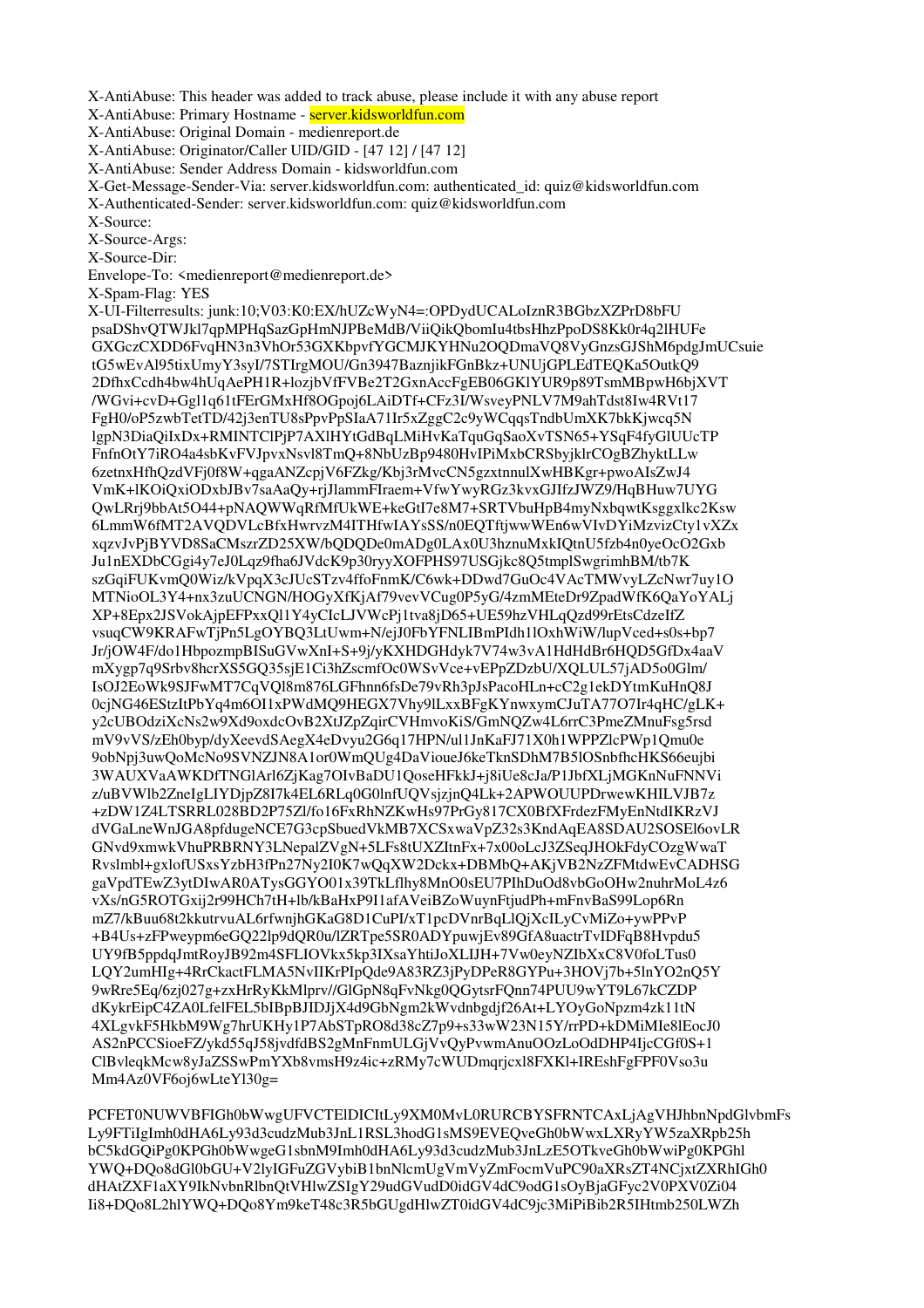bWlseTogYXJpYWwsICJoZWx2ZXRpY2EgbmV1ZSIsIGhlbHZldGljYSwgc2Fucy1zZXJpZit9IC5p VmpBRG9qIHNlY3Rpb24geyB0ZXh0LWFsaWduOmNlbnRlcjsgbWF4LXdpZHRoOjEyMzlweDt9IC5P SkJSWWxQIHsgYm9yZGVyOiAwOyBoZWlnaHQ6IDA7IGJvcmRlci10b3A6IDFweCBzb2xpZCByZ2Jh KDAsIDAsIDAsIDAuMSk7IGJvcmRlci1ib3R0b206IDFweCBzb2xpZCByZ2JhKDI1NSwgMjU1LCAy NTUsIDAuMyk7fSAueVBHcmRNdiBwIHsgY29sb3I6ICNhZWFlYWUhaW1wb3J0YW50OyBmb250LXNp emU6IDEwcHghaW1wb3J0YW50O30gLmlWakFEb2oge2NvbG9yOiNmZDI0MDA7IHBhZGRpbmc6NXB4 O30gLmlWakFEb2ogaDEge2ZvbnQtc2l6ZTozMHB4O30gLkpGUE9peW8ge2NvbG9yOiM2NjY7IHBh ZGRpbmc6NXB4OyBtYXgtd2lkdGg6MTIzOXB4O30gLllvWlVRZ1kgcCB7Y29sb3I6IzY2NjsgcGFk ZGluZzoxNXB4OvBmb250LXNpemU6MTRweDt9IC5Zb1pVUWdZIGgzIHtmb250LXNpemU6MTZweDt9 IC5sYU5wdExxIHtjb2xvcjojZmQyNDAwOyBtYXJnaW4tbGVmdDogMTVweDt9IC5RWkVlaXhiIHtm b250LXdlaWdodDpib2xkOyBiYWNrZ3JvdW5kLWNvbG9yOiNmZDI0MDY7IGNvbG9yOiNGRkY7IHdp ZHRoOjI1M3B4O2hlaWdodDo2MHB4OyBwYWRkaW5nLWxlZnQ6MzRweDsgcGFkZGluZy1yaWdodDoz NHB4O3BhZGRpbmctdG9wOjEycHg7cGFkZGluZy1ib3R0b206MTJweDsgYm9yZGVyLXJhZGl1czo3 cHg7fSAuWkREWGVJWCB7IG1hcmdpbjogYXV0bzsgd2lkdGg6IDUyJTsgcGFkZGluZzogMTBweDsg dGV4dC1hbGlnbjpsZWZ0Ow0KfQ0KLm9tU2pVdEcge21hcmdpbjowOyBwYWRkaW5nOjA7IGJhY2tn cm91bmQtY29sb3I6IHJnYmEoMiwgMSwgMTE2LCAwLjAzKTt9IC5Zb1pVUWdZIHsgbWluLWhlaWdo dDoyNzZweDtiYWNrZ3JvdW5kLWNvbG9yOiNGRkY7IHBhZGRpbmctdG9wOjEwcHg7fSAuQVpFY2FD eSB7Zm9udC13ZWlnaHQ6NjAwOyBmb250LXNpemU6IDE1cHg7IH0gLmxUYnRmcHIge21hcmdpbi1s ZWZ0OjRweDsgd2lkdGg6MiJweDsgdmVvdGliYWwtYWxpZ246IC00cHg7DOp9IDwyc3R5bGU+DOo8 dGFibGUgY2VsbHBhZGRpbmc9IiAiIGNlbGxzcGFiaW5nPSIwIiBib3JkZXI9IiAiIGNsYXNzPSJv bVNqVXRHIH11dGdhc1c6aVJ2U0VwTCBnaHlLeXpJOm5EUkdiUnOgZGdYU1Z6dDpuTk9BclRhIGN1 SVRsdEE6S3VlSlpsRCB4cEhkQVhBOmZZWkRXZ3AgSFdvWm9KTDpwREpHcG1GIj4NCjx0cj4NCjx0 ZD4NCjx0YWJsZSBpZD0iUUVLb1NISyIgY2xhc3M9IkNjdHlnd2w6aE5DYklKSSBrT1d6RmhCOm16 bWV0c2MgeFdUc0loejptWWZXSUlSIHJ3bGpiRXU6S2d1SnNRciBKV3ZpektOOnNqUURyTlIgR3lF S0VqczpaQ3Z2SUROIFNDTFRUcW46dWxwRnNrWSBYVXhBWVVDOk5uWEpWWmcgIiB3aWR0aD0iMTAw JSIgY2VsbHBhZGRpbmc9IjAiIGNlbGxzcGFjaW5nPSIwIiBib3JkZXI9IjAiIGJnY29sb3I9IiNm ZDI0MDYiPiA8dHIgY2xhc3M9IkhEUUJnSko6UEpEakRNYiBiT1RqSEl4OkxHSkFpcWcgZ3JpaU5Q UDphaE90VndSIG5FdmxpQWg6eFdWZktFbCBkTkhKY1J5Ok1vcENBT0wgU3ZUbHNubjpYbFhnVmpk IE5XUEdKbWQ6Q21ZRWNHZCAiPiA8dGQgY2xhc3M9IkxoU2d4bnI6TnVOUEZrVSBmYUIJb2xBOmNw R1p6VlMgSGdBU01FZjpaSE1ma2lxIGRma0hDRFA6aUdvYXB6bSBSbVlFWFROOmRKb2pxa1Ygd2hv amZwdTp4dGZEdVhYIE1Sc0VJUGQ6Z1ZwVkxpRiIgaGVpZ2h0PSIzMCIgc3R5bGU9ImZvbnQtc2l6 ZToxMHB4OyBsaW5lLWhlaWdodDoxMHB4OyI+Jm5ic3A7PC90ZD4gPC90cj4gPHRyPiA8dGQgYWxp Z249ImxlZnQiIHZhbGlnbj0idG9wIiBjbGFzcz0iQ1hHeUR6TzpVWUdZS1pSIj4gPHRhYmxlIGlk PSJ5SmlSZUZaIiB3aWR0aD0iMTAwJSIgY2xhc3M9IlpERFhlSVgiIGNlbGxwYWRkaW5nPSIwIiBj ZWxsc3BhY2luZz0iMCIgYm9yZGVyPSIwIj4gPHRyIGNsYXNzPSJ6VFNDZkhjOkRZWXZqTkQgSkd3 UHp2aDprQnJJSU1uIHR6WWd3S2s6TVdxYlNGUSBLaWNvbVBYOllmWWRNbHMgWHVjWWp6SjpFUm1x UIFTIEdVdFBVY0I6TWhycUJwdiBOT1pYc3J2OmhWZG9ESXcgIj4gPHRkIGFsaWduPSJsZWZ0IiB2 YWxpZ249InRvcCIgY2xhc3M9ImZvdWxvZm86dk9OeGNKTiByWGZoV3h6OktBa212dGMgVktvUGFT SipUUFhCREJkIGxGaVV0ZGE6aWVLbFlSYvI+IDxpbWcgc3JiPSJodHRwczovL2kuaW1ndXIuY29t L3RCRIF0TFQucG5nIiBzdHlsZT0ibWFvZ2luLXRvcDotMiJweDsiIGNsYXNzPSJDdHNoaW9MOnBs dFR4clEgbm9oRHhuVTpOeFR4aE1oIiB3aWR0aD0iMjE2cHg7Ij4gPC90ZD4gPC90cj4gPC90YWJs ZT4gPC90ZD4gPC90cj4gPHRyIGNsYXNzPSJaTEhWTEVROmJMUnpsWXkgSVdrV2JYVDp1WWpXRExY IEpLSHNJcmY6bHFqVnFUbiBUR2ViRUhWOmNPZkJWQ3kgd3hrb1RWVjpDVVdocEJPIj4gPHRkIGhl aWdodD0iOSIgY2xhc3M9InJoSnNrd3o6VXplTmJXdyBVZElnWWV2OmZrWWJWWk8gcUxVU2NrbDpB ZlhGZFlMIiBzdHlsZT0iZm9udC1zaXplOjUycHg7IGxpbmUtaGVpZ2h0OjEwcHg7Ij4mbmJzcDs8 L3RkPiA8L3RyPiA8L3RhYmxlPiA8ZGl2IGlkPSJGWm1EZ3dhIiBjbGFzcz0iWkREWGVJWCBMandl aU9OOnNMZ0Z2SVIiPjxkaXYgY2xhc3M9ImlWakFEb2ogdUV0amljYjpldFJxY3VLIj4gPGgxIGNs YXNzPSJwaHVTbm9XOm1BTHFGbmYgUmtrYUtoZTpjRVFQY0JTIEJNTmNDTWs6dVVGUFFsaCBoaHJ1 VE53Ok1VdGNZdW8gUU5qbHZtdzp5TFdJblBsIFpEcE5WO2M6U0FleGZBWSBlZVNLUWx6OlFmdHNz ZHIgIj48c3Bhbj5XaXIgYW5kZXJuIHVuc2VyZSBWZXJmYWhyZW48L3NwYW4+PC9oMT4gPC9kaXY+ IDxkaXYgaWO9Im1mUEhOcHUiIHN0eWxlPSJkaXNwbGF5Om5vbmU7IiBjbGFzcz0ibFFnbUFvRTpZ c1lTTXh5IHFoTnllVVk6VENMd25TOiBLaXBIcnlkOmN5VmxVd2YiPiA8ZGl2IGlkPSJqSnhlRHhE IiBjbGFzcz0ib3BNcFJ0YjpHV0xBUHF4IEh6WIFWTXE6SnZndWFnaSBtZEFpSXpoOnpuTVlEdGEi PiA8ZGl2IGlkPSJ3dHFLT3JUIiBjbGFzcz0iSkZQT2l5byBDTklrRXdsOm9mTWhRRU4gVkNoVUZ1 ZDpWSktLYkttIFRPeVhmRHU6T3RLT1VFZCI+IDxwPjxzcGFuIGNsYXNzPSJBWkVjYUN5IGRjWXVW SFc6T2FWZVd4YyBDT2l0Qm1POm53eGVpekEgTUJhRHNzWDptUFVVb2FhIj5XaWNodGlnZSBNaXR0 ZWlsdW5nPC9zcGFuPjxicj48L3A+IDwvZGl2PiA8L2Rpdj4gPC9kaXY+IDwvZGl2PiA8ZGl2IGlk PSJIWnlxTE1sIiBjbGFzcz0iWW9aVVFnWSBaRERYZUlYIEpjV1h6SFI6eFhUZ3puZSBpREhPaUF4 OklZalFxelgiID4gPGgzPiA8ZGl2IGlkPSJhTmV6bkNVIiBjbGFzcz0ibGFOcHRMcSBlb1J0alFI OmJ6c0doU0wgcnVvaWZITzpPZXJMVXdTIj5MaWViZXIgS3VuZGUsPC9kaXY+PC9oMz4gPGRpdiBp ZD0jV3JXZkJOSvIgY2xhc3M9IkNoUGVGbk86ZkpSb3ZCcvBmR0xxcWRFOUuYnBKZ0ggTktPcURN bTpMemNVTUdQIiBzdHlsZT0iZGlzcGxheTpub25lOyI+PC9kaXY+IDxkaXYgaWQ9IkRrSkZSb2oi IGNsYXNzPSJNTUpUV1dvOlZEcXpGSUQgclBJV1hxUzptT1JKTWN0IGtNVnhKelM6U0tWSllPayI+